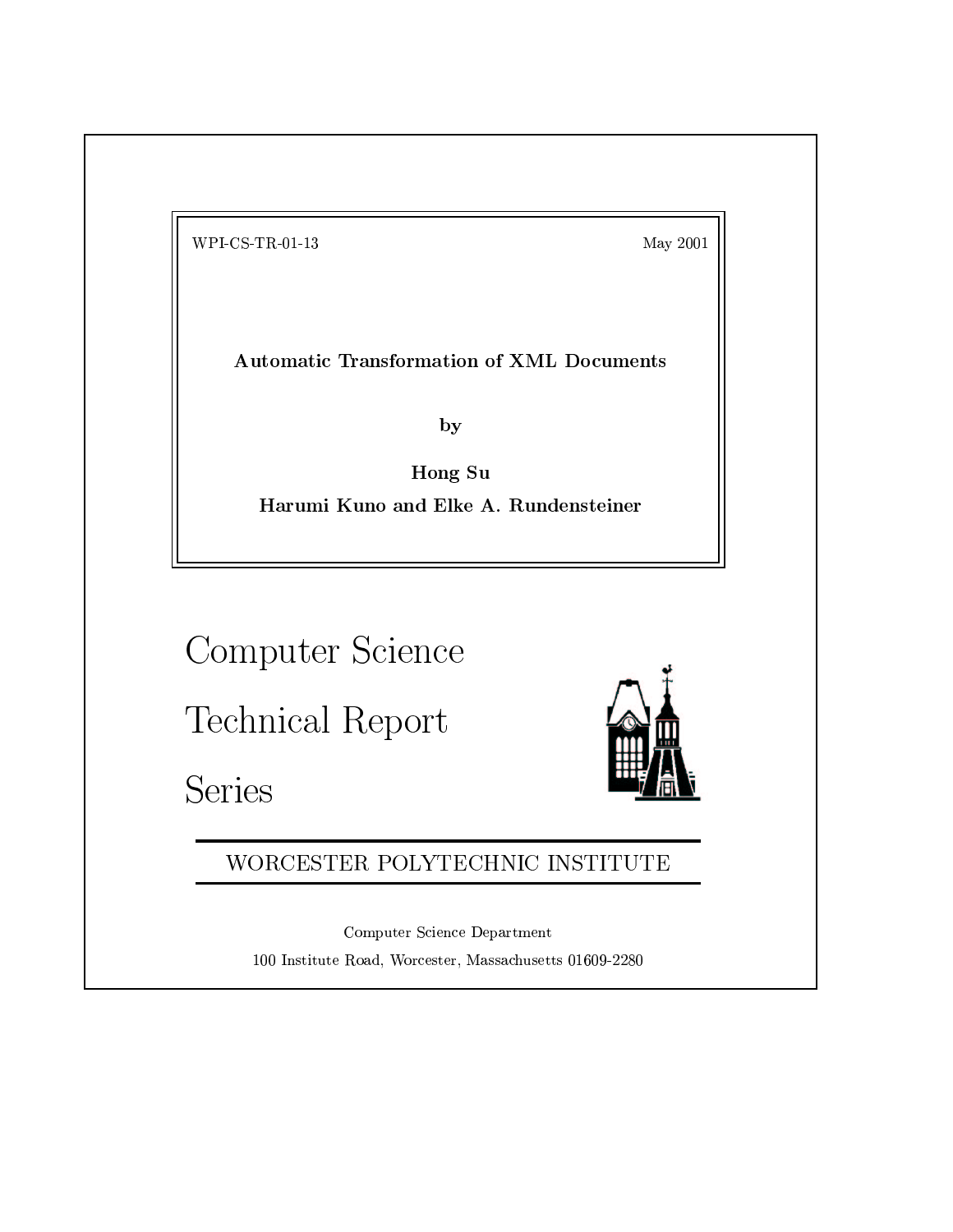# Automatic Transformation of XML Documents\*

Hong Su<sup>†</sup>, Harumi Kuno<sup>‡</sup> and Elke A. Rundensteiner<sup>†</sup>

(†)Computer Science Department, Worcester Polytechnic Institute  $(\ddagger)$  Hewlett-Packard Labs Worcester, MA 01609 Palo Alto, CA 94304 {suhong, rundenst}@cs.wpi.edu harumi\_kuno@hp.com

September 16, 2003

## Abstract

XML documents exchanged between two E-Services partners may need to be reconciled to conform to the receiver's expecting structure. Proprietary manual translation of XML documents is not only laborious but also error-prone for the quickly evolving E-Services world. We propose an approach that automatically identifies most likely matching choices between the schemas and then generates the corresponding XSLT script to perform the appropriate data transformation. For this, we introduce a set of transformation operations on XML's hierarchical structure. Our system will set up the semantic relationship between two schemas by discovering the operations that transform the source schema to the target one. We report the experimental studies on real DTDs.

<sup>\*</sup>We thank HP for partial support of Hong Su in terms of a grassroot grant.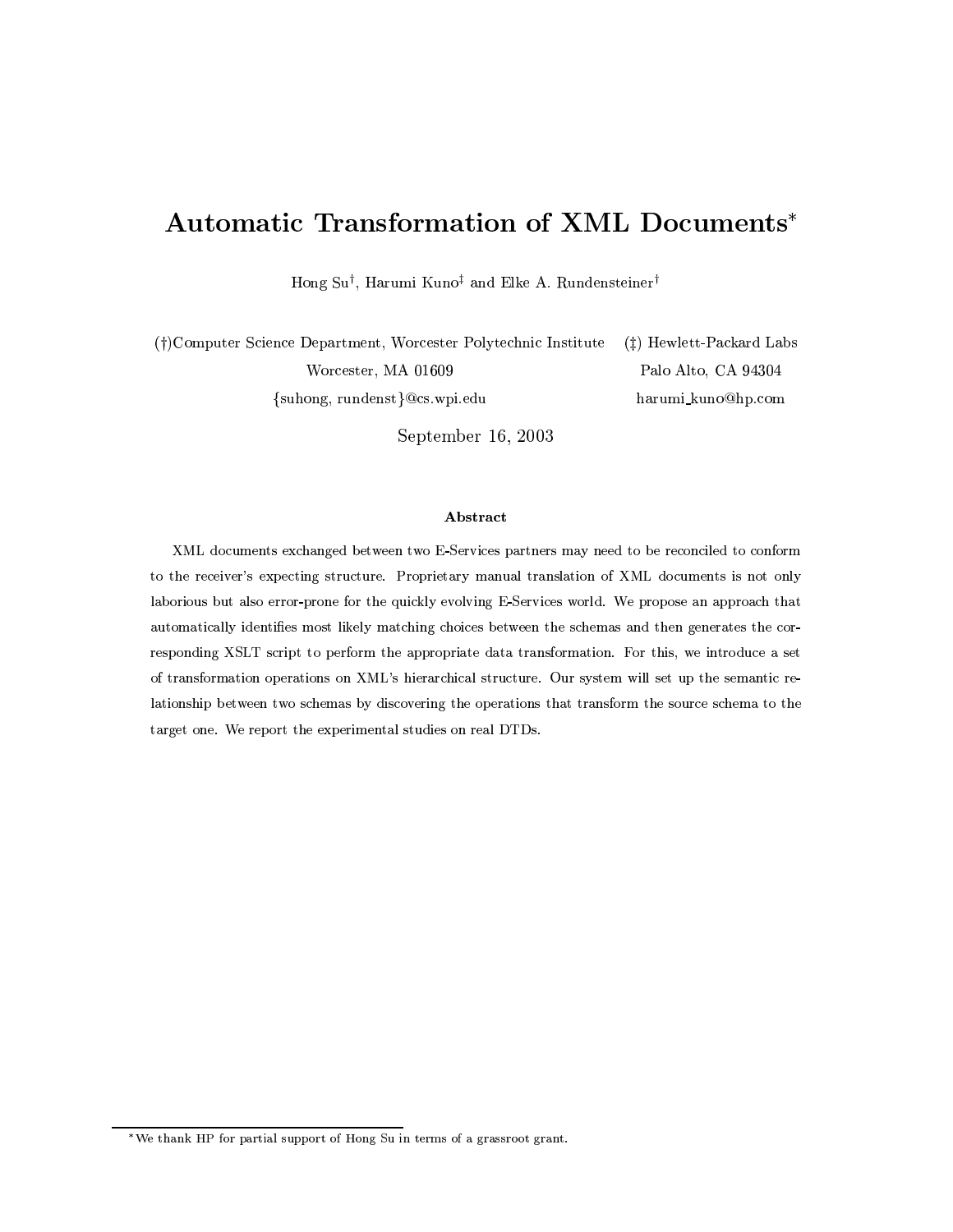## Introduction  $\mathbf 1$

#### $1.1$ Motivation.

In the vision of E-Services [Kun00], services effortlessly and dynamically discover, connect to, and conduct business with each other, regardless of underlying platforms and transports. Currently, technologies such as E-Speak [BKGD00], BizTalk [Biz01], RosettaNet PIPs [Ros01], and CommerceXML (cXML) [cXM01] enable E-Services running on heterogeneous devices to discover and exchange messages with each other. However, these technologies do not address the problem of how to reconcile structural differences between the types of documents the two E-Services might expect. For example, let there be two E-Services, Service A and Service B, which front different companies. Suppose that Service A wanted to purchase something from Service B, and that Service B requires Service A to submit a purchase order. The two services might structure their purchase order documents differently. Figure 1 shows two example document structures described by DTDs used by Service A and Service B respectively. Issues we propose to address include the identification of the most likely semantic relationships between the two structures and then the corresponding transformation of an XML document from one structure to the other.

```
<!ELEMENT company (address, cname, personnel)>
<!ATTLIST comapny id ID #REQUIRED>
<!ELEMENT address (street, city, state, zip)>
<! ELEMENT personnel (person)+>
<!ELEMENT person (name, email?, url?, fax+)>
<!ELEMENT family (#PCDATA)>
<!ELEMENT given (#PCDATA)>
<!ELEMENT middle (#PCDATA)>
<! ELEMENT name (family | given | middle?)*>
<!ELEMENT cname (#PCDATA)>
<!ELEMENT email (#PCDATA)>
<!ELEMENT street (#PCDATA)>
<! ELEMENT city (#PCDATA)>
<!ELEMENT state (#PCDATA)>
<!ELEMENT zip (#PCDATA)>
<!ELEMENT url (#PCDATA)>
<!ELEMENT fax (#PCDATA)>
```
Figure 1: DTD1 of E-Service A's Purchase Order

```
<!ELEMENT company (cname, (street, city, state, zip), personnel)>
<!ATTLIST comapny id ID #REQUIRED>
<! ELEMENT personnel (person)+>
<!ELEMENT person (name, email+, url?, fax, fax, phonenum)>
<!ELEMENT last (#PCDATA)>
<!ELEMENT first (#PCDATA)>
<! ELEMENT name (first, last)>
<! ELEMENT cname (#PCDATA)>
\langle!ELEMENT email (\texttt{\#PCDATA})<!ELEMENT street (#PCDATA)>
<! ELEMENT city (#PCDATA)>
<!ELEMENT state (#PCDATA)>
<! ELEMENT zip (#PCDATA)>
<! ELEMENT url (#PCDATA)>
<!ELEMENT fax (#PCDATA)>
<! ELEMENT phonenum (#PCDATA)>
```
Figure 2: DTD2 of E-Service B's Purchase Order

#### $1.2$ Our Approach.

In order to represent the semantic relationships between two XML documents, we represent the documents' schemas as trees. Then we propose a set of *schema transformation operations* that establish semantic relationship between one tree and the other. We also define a cost model on the operations. We introduce an algorithm that discovers a sequence of such operations that transform the source schema tree to a target schema tree. We then generate the corresponding eXtensible Stylesheet Language Transformations (XSLT) [Gro] scripts, and perform them on the source XML document to produce the target XML document. Our approach can be applied to either XML-Schema [W3C01] or DTDs [W3C98]. However, since DTDs are still the dominant industry standard, in the remainder of this paper we use DTDs as the representation format of the schema of XML documents.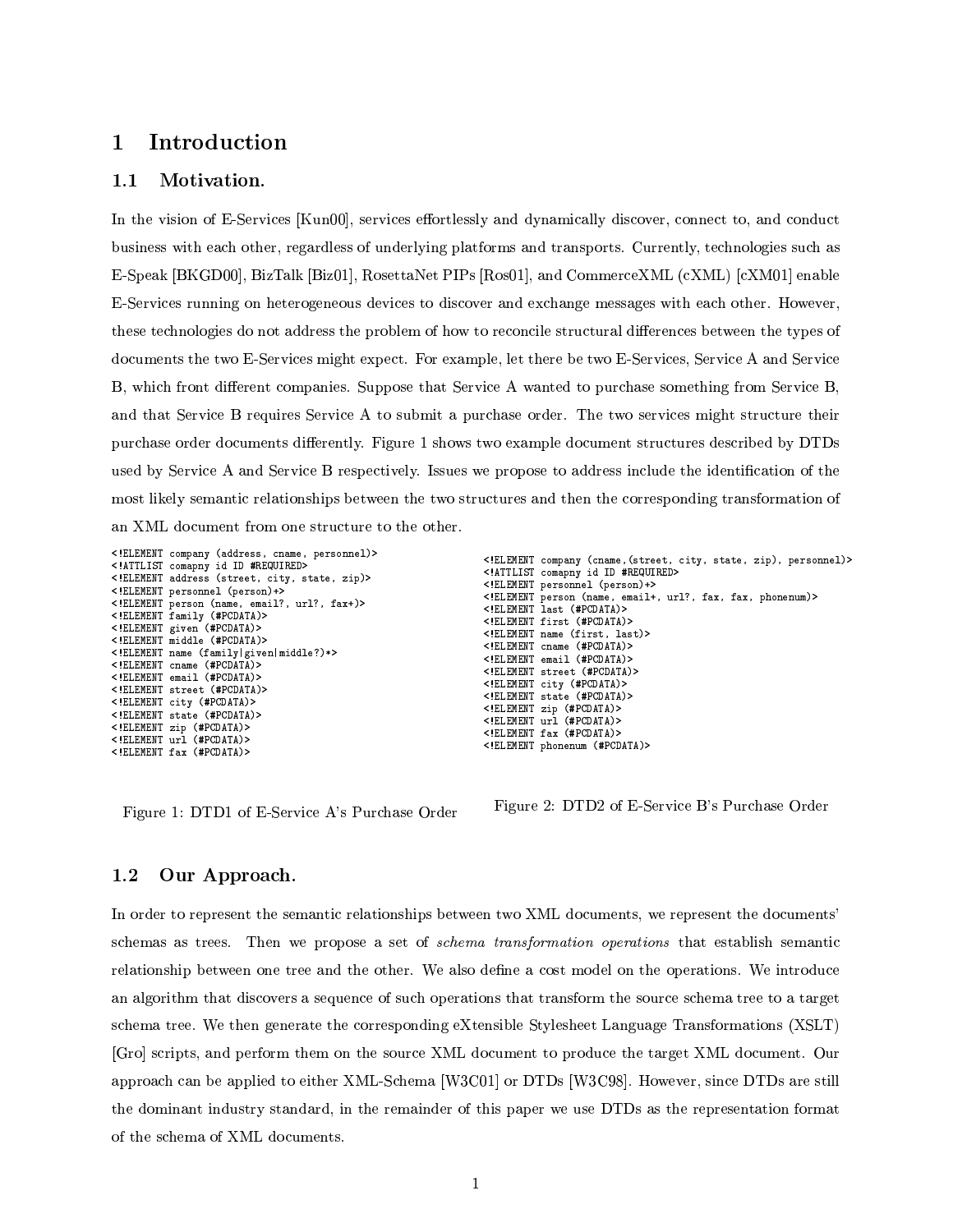## **Related Work**  $\bf{2}$

#### $2.1$ **Schema Translation**

Schema Restructuring Thoery. How to build new schemata from existing ones using various structural manipulations has been a long studied topic in the area of relational databases. [Hul84] first proposed the notion of relative information capacity. Intuitively, a schema  $S_2$  has more information capacity than a schema  $S_1$  if every instance of  $S_1$  can be mapped to an instance of  $S_2$  without loss of information. Some work [MS92] [RR87] on translation and integration has used information capacity equivalence as a basis for judging the correctness of transformed schemas. [MIR93] presents a classification of common integration and translation tasks and derive from them the relative information capacity requirements of the original and transformed schemas.

Schema Matching. Before a schema can be restructured, a semantic relationship between the source schema and target schema must be set up. Several methodologies have been proposed in relational schema matching. ARTEMIS [CA99] [BCV] [BCVV98] is a tool that supports analyzing and reconciling sets of heterogeneous data schemas. Schema analysis in ARTEMIS is performed according to the concept of affinity. The system evaluates the schema affinity by measuring similarity of their names (based on a the sauri), data type (based on compatibilities) and structures (based on the similarity of relationships within the entities). [PSU98] uses a similar idea as [BCVV98] to discover common properties holding among objects in different schemes to achieve schema integration. However, a relational schema is flat while the schema of XML is hierarchical.

TranScm [MZ98] deals with a more general data model rather than being limited to the relational model only. It defines a common schema model and data model. And it also offers a set of "rules" (i.e., matcher) that describe how to match a component in the source schema with a corresponding component in the target schema. The matching is a performed node by node starting at the top. Rules are checked in a fixed order based on their priorities. However being a system that aims at providing a general approach, it may not be efficient nor even powerful enough in solving the specific schema matching problem in the domain of XML. How to assign the priority for each rule or how to efficiently find an appropriate rule in the rule bases are all critical unsolved issues while this approach is put in the specific context.

[DDL00] can handle hierarchical schema structures. It is a machine-learning approach to match a new schema to a predetermined global schema. The learner is trained by a set of user-provided mapping from a data source to the global schema and then discovers the characteristic instance patterns. Hence given a new data source, by applying the discovered matching patterns, it can determine all one-to-one mappings between the leaf nodes of two schema trees. However it does not match source-schema elements at higher levels as it would require learning methods that deal with structures. And in our scenario, if there are no example data sets of both source and target XML documents, this approach cannot be applied.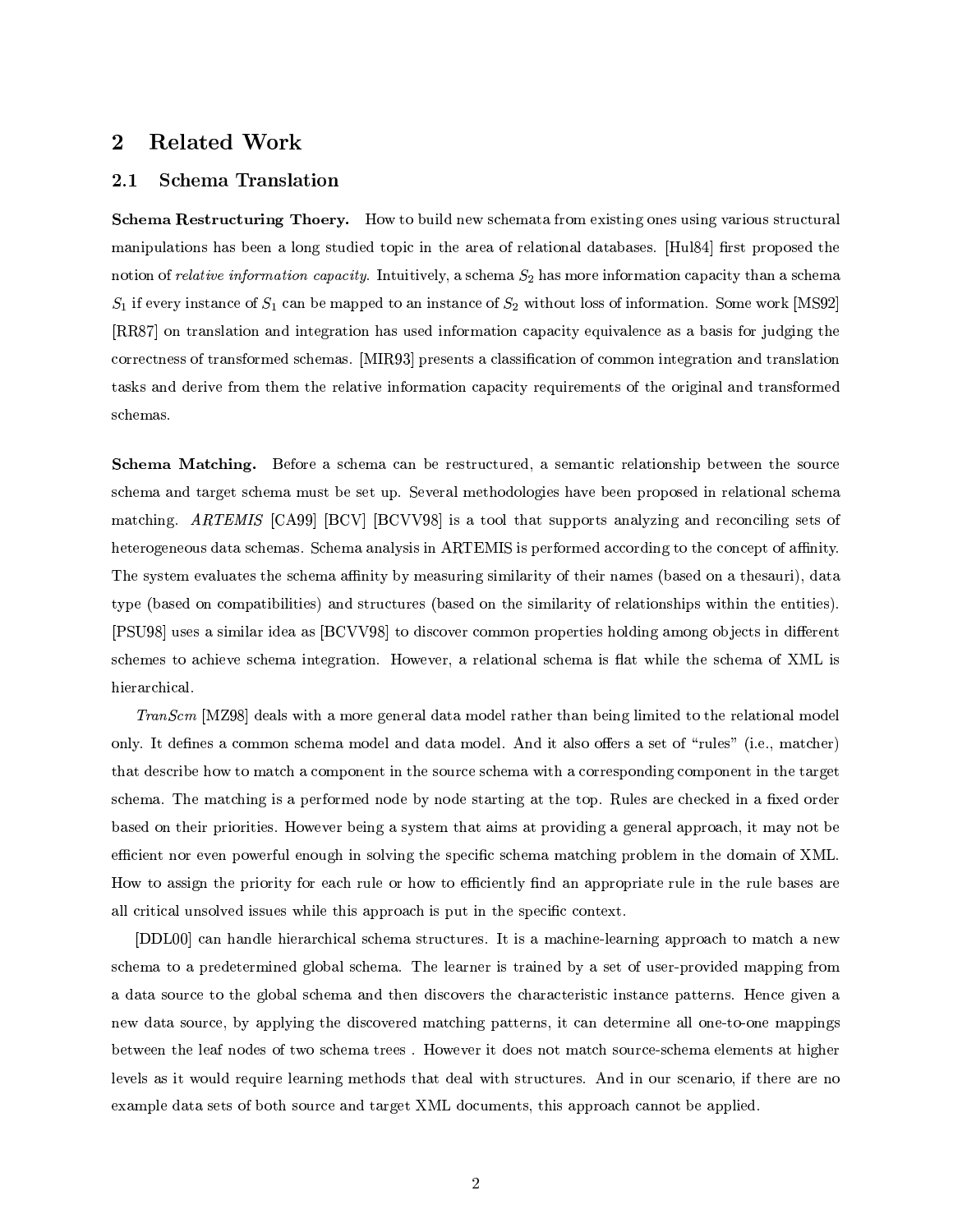#### $2.2$ Tree Matching

Since XML's schema can be modeled as a tree, XML's schema matching has some similarity with tree matching. Using insertion, deletion and relabelling as the edit operations, [ZS89, SWZS90] defines a change detection problem for ordered trees while [ZWS95] presented the approach for unordered tress. In all above work, the matching is a prurely structural matching. It treats the label as a second-concern, i.e., the cost of relabelling is always cheaper than that of deleting a node with the old label and inserting a node with the new label. This assumption will not hold in our domain.

[CRGMW96] introduces one more edit operation move. It adapts a simple cost model in which *insert*, delete and move are all unit cost operations, i.e., cost is 1, while the cost of relabelling operation is given by a function evaluating how different the new label is from the old label. Also it makes an important assumption to help matching the nodes. It assumes that each node of the input trees has a special tag that describes its semantics and in the output tree there is no duplicates (or near duplicates) in the labels found in the input tree. [CGM97] introduces more edit operations, allows flexible cost models and drops the assumption in [CRGMW96]. However it takes time quadratic in the size of the input.

There are two differences in our tree model that disables the applicability of their approaches. First, some of their operations are not meaningful in our model. We need some other XML-Specific edit operations. Second, the assumption made in [CRGMW96] only hold for part of the nodes in the model. Hence it is not suitable to use the assumption to direct the mapping, neither is it suitable to completely discard the assumption which results in a high time complexity.

Our approach is more of a tree matching flavor. However we are exploring an approach further than traditional tree matching (graph isomorphism) which will incorporate the domain characteristics of XML's schema.

## **DTD Data Model** 3

Document Type Definition (DTD) [W3C98] enforces the structure of XML documents. DTD allows for properties or constraints to be defined on elements and attributes. A DTD defines a document's structure as a list of element type declarations. Elements represent the tag names that can be used in an XML document. Elements can in turn have content particles or attributes or be empty. The structure of elements is defined via a content-model built out of operators applied to its content particles. Content particles can be grouped as sequences (e.g., a,b) or as choices (e.g., a|b) to be a content particle again. For every content particle, the content-model can specify its occurrence in its parent content particle using regular expression operators (i.e.,  $\langle x^*, + \rangle$ . There are also some special cases of the content-model: *EMPTY* for an element with no content particles; ANY for an element that can contain any content particles; PCDATA for an element that can contain only text; MIXED for an element that can contain content particles mixed with text; CHILDREN for an element that contains only content particles.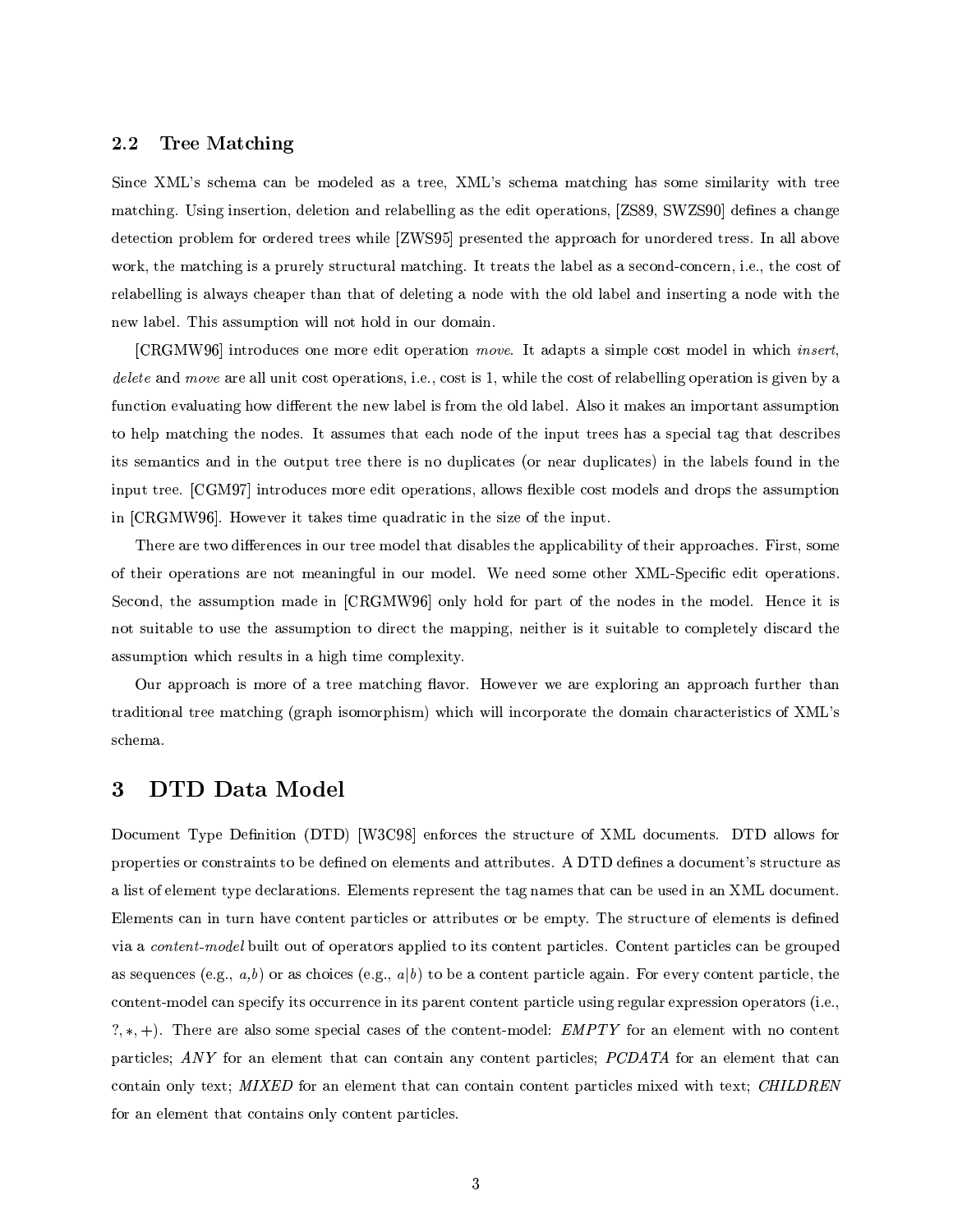Attributes can be of various types such as ID for a unique identifier or CDATA for text. They can be optional (#IMPLIED) or mandatory (#REQUIRED). Optionally, attributes can have a default or a constant value  $(\#FIXED)$ .

We model an element type declaration as a tree, denoted as  $T = (N, p, l)$ , where N is the set of nodes. p is the parent function representing the parent<sup>1</sup> relationship between two nodes, l is the labeling function representing a tuple of node's properties including the node's name and other properties if any.

A node  $n \in N$  can be categorized based on its label  $l(n)$ .

- 1. Tag node: The names of tag nodes appear as tags in the XML documents.
	- (a) Element node: Each element node n is associated with an element type T.  $l(n)$  is a pair in the format of [Name, CMType] where Name is T's name and CMType is the T's content model's type, i.e., CHILDREN, MIXED, PCDATA, EMPTY, ANY.
	- (b) **Attribute node**: Each attribute node *n* is associated with an attribute type T defined within an element type.  $l(n)$  is quadriple in the format of [Name, Type, Def, Val] where Name is T's name, Type is T's data type (e.g., CDATA, ID, IDREF, IDREFS, ENUMERATION etc.), Def is T's default property (i.e.,  $\# REQUIRED$ ,  $\#IMPLIED$ ,  $\# FIXED$ ,  $\# DEFAULT$ ), and Val is T's default or fixed value if any.
- 2. Constraint node: The names of constraint nodes do not appear in the XML documents. The label of a constraint node is a singlet comprising of the node's name.
	- (a) List node: Each list node  $n$  indicates the connector for composing its children to a content particle, that is, by sequence (i.e.,  $l(n) = \binom{n}{n}$ ) or by choice (i.e.,  $l(n) = \binom{n}{n}$ ).
	- (b) Quantifier node: It represents whether its children occur in its parent's content model one or more (i.e.,  $l(q) = [4]$ , called as plus quantifier node), zero or more (i.e.,  $l(q) = [4]$ , called as star quantifier node), or zero or one times (i.e.,  $l(q) = [``?"]$ , called as qmark quantifier node). The absence of a quantifier node between a non-quantifier child and its non-quantifier parent implies that the child occurs exactly once.

Except the attribute nodes, each node in the model represents a content particle. If for two nodes  $n_1$  and  $n_2$ , there is  $p(n_1) = n_2$ ,  $n_1$  represents either a content particle in  $n_2$ 's content model or an attribute type defined in  $n_2$ 's element type.

A tree rooted at a node of element type T is called T's type declaration tree. We assume in our study. the XML documents conforming to a DTD have the same root element type, we call the root element type's type declaration tree a DTD tree. For example, company is the root element type in both DTDs in Figure 1

 $^{1}$ In this paper, we use parent and child to refer to direct parent and direct child respectively, versus ancestor and descendant.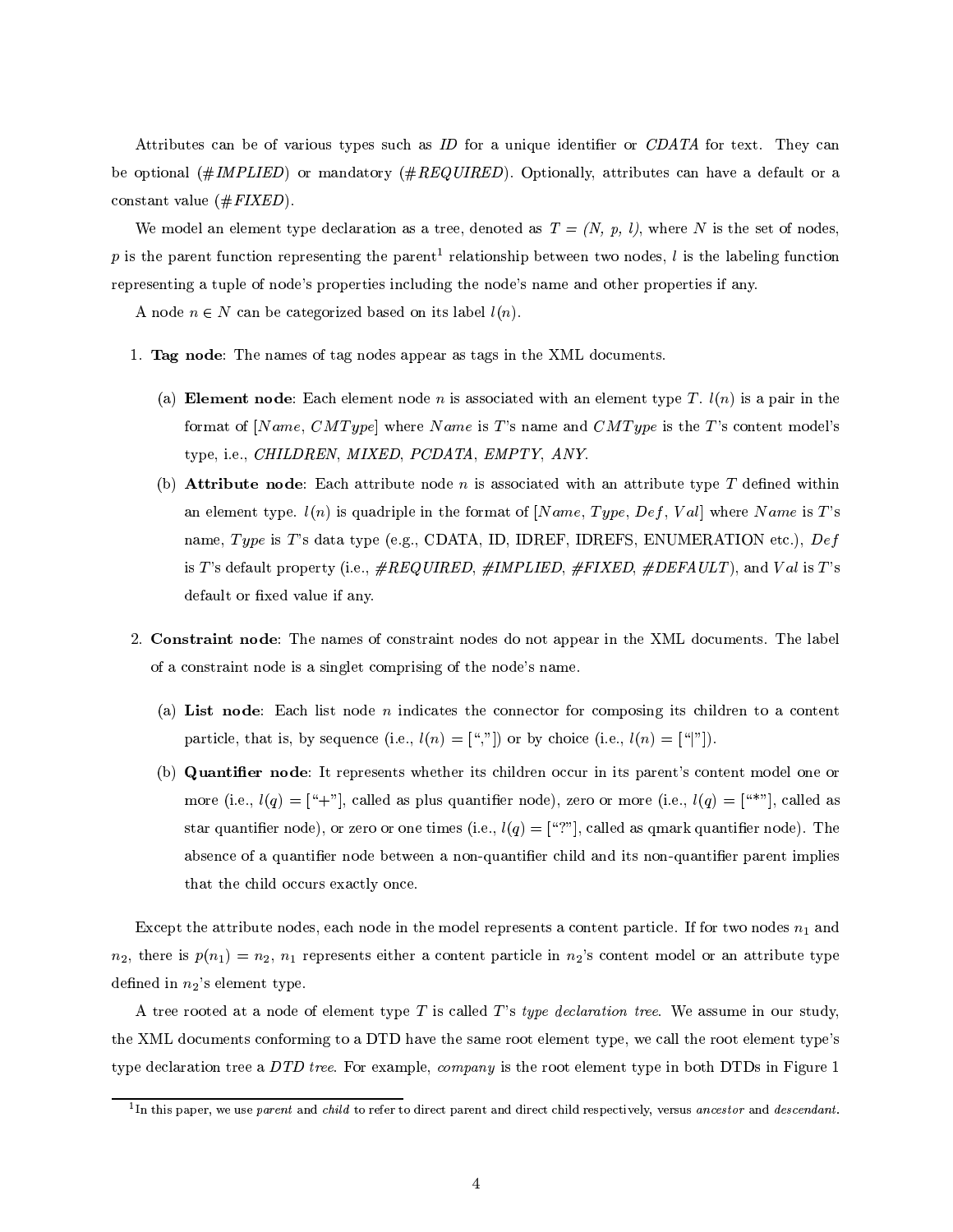and Figure 2. The two DTDs are modeled as DTD trees in Figures 3 and Figure  $4^2$ . In the following paper, we represent a node in the trees by its name  $n$  with a subscript  $i$  indicating the number of the DTD it is within, i.e.,  $[n]_i$ .



Figure 3: DTD1's DTD Tree

Figure 4: DTD2's DTD Tree

Since each element type declaration is composed of a list of content particles enclosed in a parenthesis followed by a quantifier or not, we do not explicitly model the outermost parenthesis construct as a sequence list node in the DTD trees.

One important aspect we want to emphasize here is that the content model is required to be deterministic. It is an error if an element in the XML document can match more than one occurrence of an element type in the content model. For example, the content model  $(a^2, a^2)$  is is non-deterministic and thus not allowed.

## **Transformation Operations**  $\boldsymbol{4}$

#### Taxonomy of the Transformation Operations 4.1

We now give the taxonomy of the transformation operations on the simplified element trees. We describe the taxonomy of the transformation operations in two aspects. One is the change to the tree structure, and the other one is the corresponding DTD semantic change.

- 1.  $add(T, n)$ : Add a new subtree T under node n. This corresponds to adding a new content particle T to  $n$ 's content model.
- 2.  $insert(n, p, C)$ : Insert a new node n under node p with n a quantifier node or a sequence list node. C, a subset of  $p$ 's children, now become  $n$ 's children.

 ${}^{2}$ For simplification, we only mark a node with its name instead of a complete label.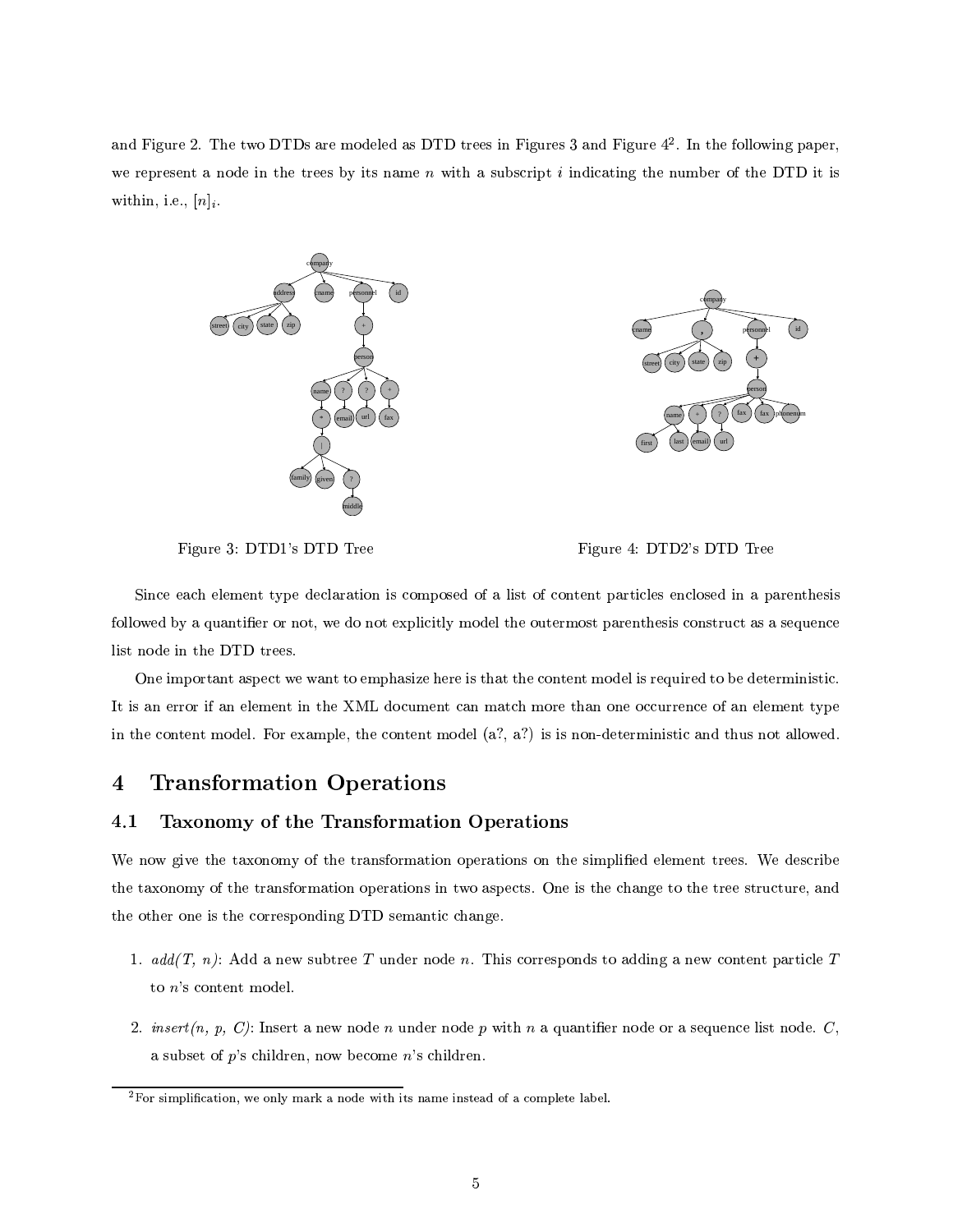- If n is a quantifier node, it corresponds to changing the occurrence property of a set of nodes  $C$ in p's content model from "exactly once" to the one represented by  $n$ .
- If n is a sequence list node, the semantics are to put the nodes C in a group, literally i.e., add a parenthesis around the set of content particles  $C$  represents.

 $n$  can not be an attribute node since attribute node will not have any children. And we do not allow  $n$  to be an element node because it may cause undesirable matches. For example, in Figure 5, it is inappropriate to derive [name]<sub>2</sub> from [name]<sub>1</sub> by inserting a tag node agency between company and *name* since  $|name|_2$  indicates company's agency's name while  $|name|_1$  indicates company's name. We would rather first delete *name* and then insert a subtree rooted at *agency* with a leaf *name* to derive DTD2.

|                                                                                                                                   |  |                                         | DTD2: ELEMENT company (agency) |  |
|-----------------------------------------------------------------------------------------------------------------------------------|--|-----------------------------------------|--------------------------------|--|
| DTD1: ELEMENT company (name)<br>ELEMENT name</td <td></td> <td>(#PCDATA)&gt;</td> <td><!--ELEMENT agency (name)--></td> <td></td> |  | (#PCDATA)>                              | ELEMENT agency (name)          |  |
|                                                                                                                                   |  | ELEMENT name</td <td>(#PCDATA)&gt;</td> | (#PCDATA)>                     |  |

Figure 5: Two Example DTDs Showing a Possible Illegal Insertion Relationship

- 3. delete(T): Delete subtree T. It corresponds to deleting a content particle T from a content model. This is the reverse operation of add.
- 4. remove(n): Remove node n. All n's children now become  $p(n)$ 's children. This is the reverse operation of *insert*. The constraint that  $n$  can only be a quantifier node or a sequence list node also applies here.
- 5. relabel(n, l, l'): Change node n's original label l to l'. The relabelings we allow fall into the following categories:
	- relabel within the same type: the relabeling does not change the node's type. We only allow following relabeling:
		- Renaming between two element nodes, two attribute nodes or two quantifier nodes. Note we disallow renaming between a sequence list node and a choice list node.
		- Conversion between an attribute's defaulty type Required and Implied.
	- relabel across different types: the relabeling changes the node's type.
		- Conversion between a sequence list node and an element node with a content model type of CHILDREN. This corresponds to expressing a concept by either using a group or encapsulating the group into a new element type. For example, we encapsulate a group composed of street, city, state and zip into element type address in Figure 3 while the concept of address is modeled as a group composed of *street*, *city*, *state* and *zip* in Figure 4.
		- Conversion between an attribute node with type CDATA, default type  $\#REQUIRED$ , no default or fixed value and a  $\#PCDATA$  element node whose parent is a tag node.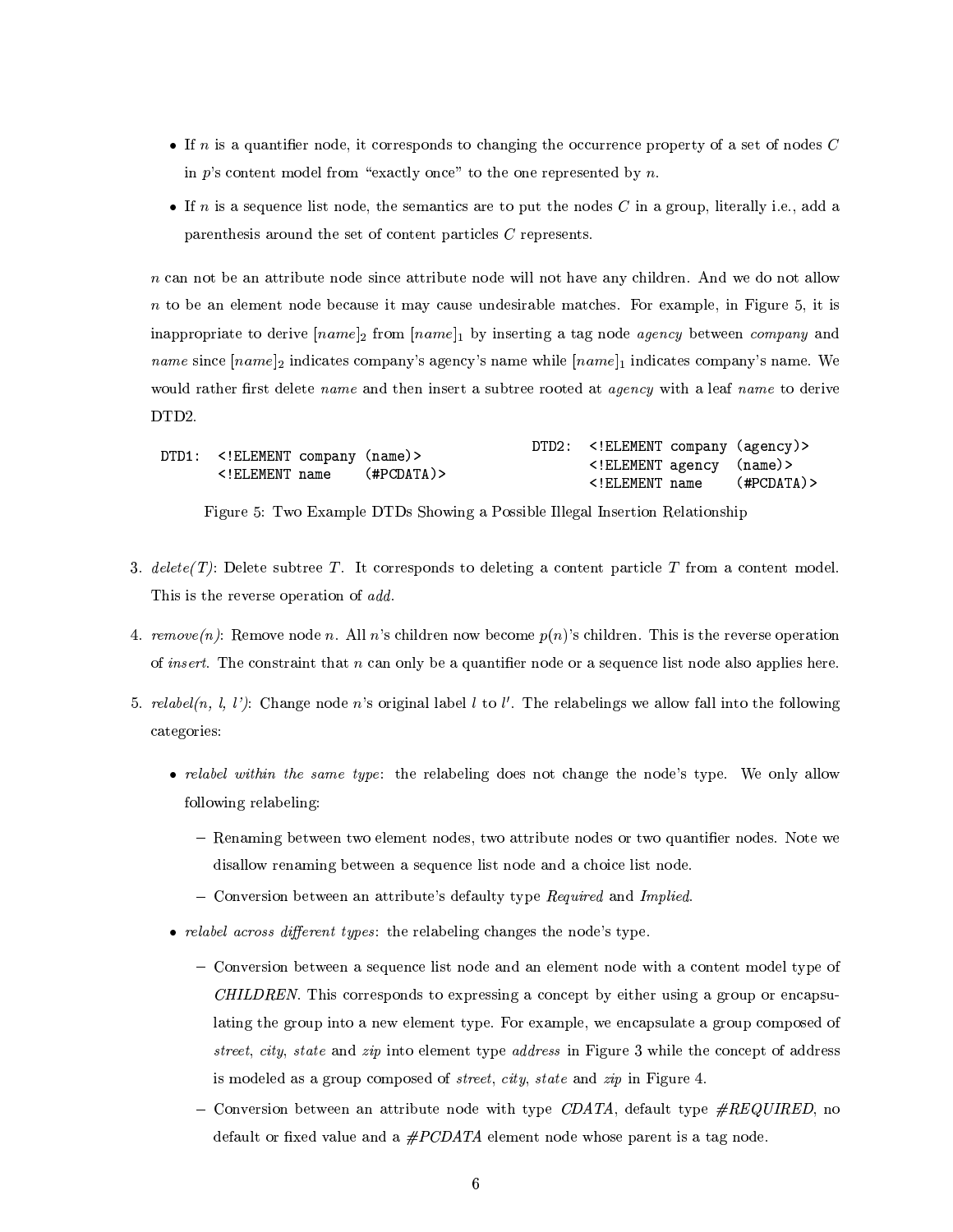- Conversion between an attribute node of default property  $\#IMPLIED$  and a  $\#PCDATA$ element node with a qmark quantifier parent node whose parent is a tag node. Note this is actually a conversion between one node and two nodes. But since an attribute's occurrence in the element within which it is defined is modeled as its property while the occurrence of an element within its parent element is explicitly modeled as a quantifier node, we do not break down this conversion into a composition of a deletion (converting from element to attribute) or adding (converting from attribute to element) of a quantifier node and a relabeling (we do not allow such a standing alone relabeling) operation. We take this as a special complex relabeling. For example, In Figure 6, DTD2 can be transformed from DTD1.
- DTD1: <! ELEMENT company (EMPTY)> DTD2: <! ELEMENT company (license?)> <!ATTLIST company license CDATA #IMPLIED> <! ELEMENT license (#PCDATA)>

Figure 6: Two Example DTDs Showing a Conversion Cross Node Types

6.  $unfold(T, \langle T_1, T_2, ..., T_i \rangle)$ : Replace subtree T with a sequence of subtrees  $T_1, T_2, ..., T_i$ . We have constraints on the operands. T must root at a repeatable quantifier node r. If r has only one child, construct T' as an isomorphic tree of the subtree in T without r; if r has more than one child, then construct  $T'$  as a tree rooting at a sequence list node where the children forest of the root are isomorphic to that of r.  $T_1$ ,  $T_2$ , ..., and  $T_i$  satisfy that: (1) they are adjacent siblings; and (2) themselves or their subtrees without the optional quantifier root node are isomorphic. This corresponds to explicitly expressing a repeatable content particle in the format of a sequence of non-repeatable content particles. For example, phone+ in DTD1 is unfolded to phone?, phone in DTD2.

DTD1: <Element student (phone+)> DTD2: <Element student (phone?, phone)>

- 7.  $fold( $T_1, T_2, ..., T_i > T$ ): This is the reverse operation of *unfold*.$
- 8.  $split(s1, )$ : s1 is split to t1 and t2 with s1 a sequence list node, t1 a star quantifier node and t2 a choice list node. In DTD, there is no operator to create unordered sequences, it requires (a, b)|(b, a) in order to encode a tuple  $\langle a, b \rangle$ . However, due to the exponential increase of the content particles with the number of elements in the tuple, people tend to use  $(a|b)^*$  instead to encode the tuple. This operation then corresponds to drop the order constraint between content particles.
- 9.  $merge(, t1)$ : n1 and n2 are merged to a single node n3 with n1 a star quantifier node, n2 a choice list node and n3 a sequence list node. This is the reverse operation of  $split(s1, )$ .

#### 4.2 Constraints on the Transformation

When we ensure that the atomic operation reflects common, intuitive transformation, some combination of operations may result in an nonintuitive transformation that violates our intention. For example, suppose we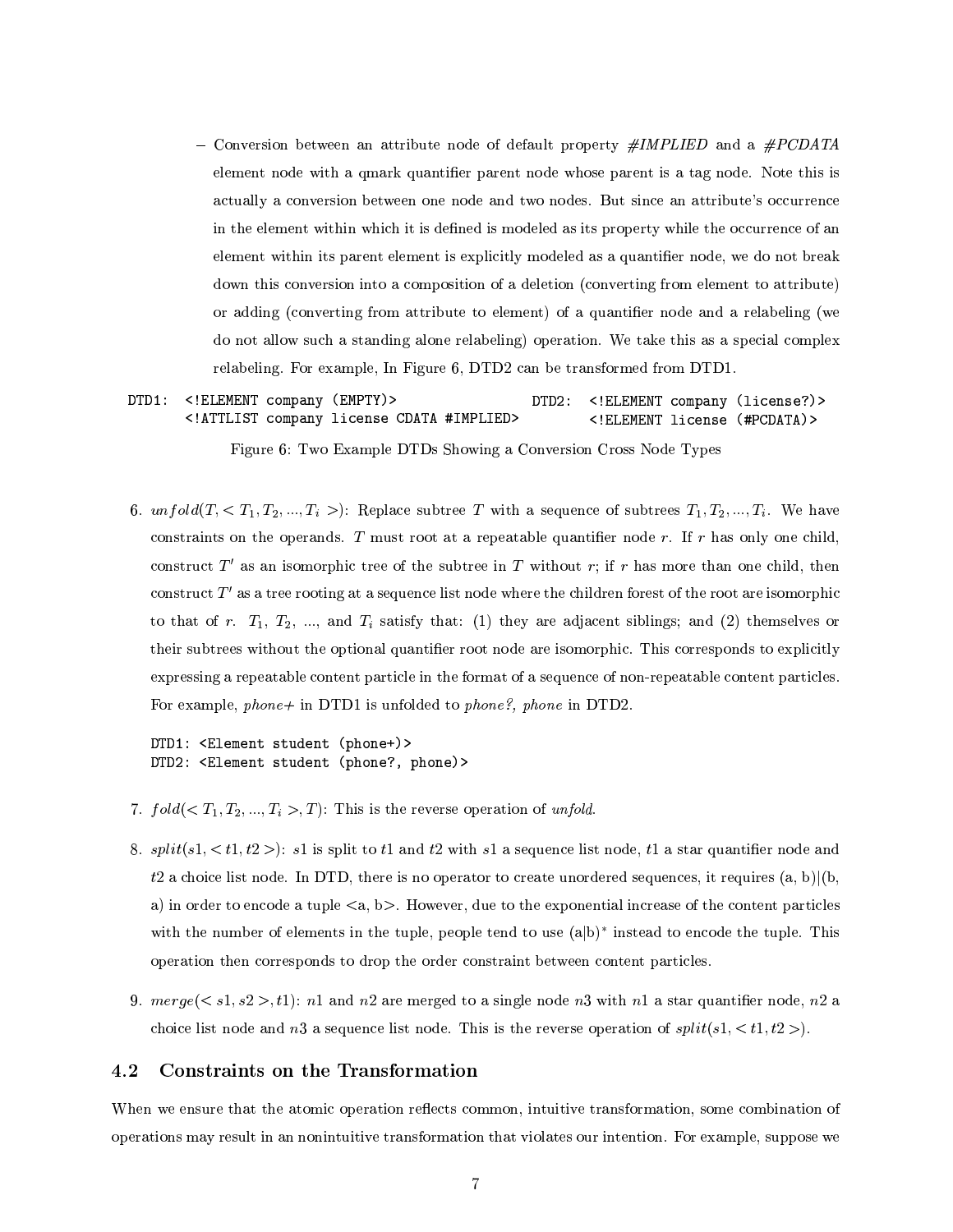have an element declaration in DTD1: <!Element a  $(b, c, d)$  >, and we have DTD2: <!Element a  $(e, d)$  >  $\leq$ !*Element e* (b, c) >, we can derive DTD2 from DTD 1 by first inserting a list group node above b and c, and then relabeling the group node to tag node  $e$ . It is equivalent to directly insert a tag node  $e$  above  $b$ and c which is an operation we forbid. For another example, suppose we have DTD1:  $\langle Element a (b^+) \rangle$ ,  $\leq Element \; b \; (c,d) >$  and DTD2:  $\leq Element \; a \; (b1,b2) > \leq Element \; b1 \; (c,d) > \leq Element \; b2 \; (c,d) > E$ We disallow the transformation that unfolding subtree representing  $b^+$  to two subtrees representing b1, and then applying renaming  $b1$  to  $b2$ . So we impose the following constraints:

**Constraint.** A node cannot be operated on directly more than once besides the following exceptions: Exception 1. *unfold* following or followed by *relabel*.

Exception 2. relatel performed between attribute and element following or followed by deletion/addition of qmark quantifier node.

For example, in Figure 2, Exception 1 allows deriving DTD2 from DTD1 by such a transformation script: (1) relabel the parent quantifier node of phone from star to plus; (2) unfold (phone+) to (phone, phone). In Figure 3, Exception 2 allows transforming DTD1 to DTD2 by: (1) relabel the attribute node license in DTD1 to an element node *license* with a parent qmark quantifier node (we then have *company (license?)*);  $(2)$  remove the parent qmark quantifer node of *license*.

DTD1: <! ELEMENT company (EMPTY)> DTD1: <! Element student (phone\*)> <!ATTLIST company license CDATA #IMPLIED) DTD2: <! Element student (phone, phone)> DTD2: <! ELEMENT company (license)>

Figure 7: DTD Pair 1

Figure 8: DTD Pair 2

## **Cost Model**  $\overline{5}$

Since there are many different ways to combine these operations to transform one tree to another, we also define a cost model to help select among alternate transformations.

**Data capacity.** Relative information capacity [Hul84] has been used to measure whether an underlying semantic connection exists between database schemata. Two schemata are equivalent if and only if there is one-to-one mapping between a data instance in the source schema and the target one. We prefer a mapping that will introduce as less discrepancy of data instance as possible.

We assume that the DTDs in our study is flat [LSS99], i.e., the component of the schema (e.g., element and attribute) are all names rather than values. Hence we only consider PCDATA and attribute values in XML documents as data. We refer data capacity of an XML document to the collection of all its data.

Data capacity gap. We call transformation operations that result in the loss of data data capacity reducing (DC-Reduce), e.g., delete. Correspondingly, we call operations that result in the addition of data data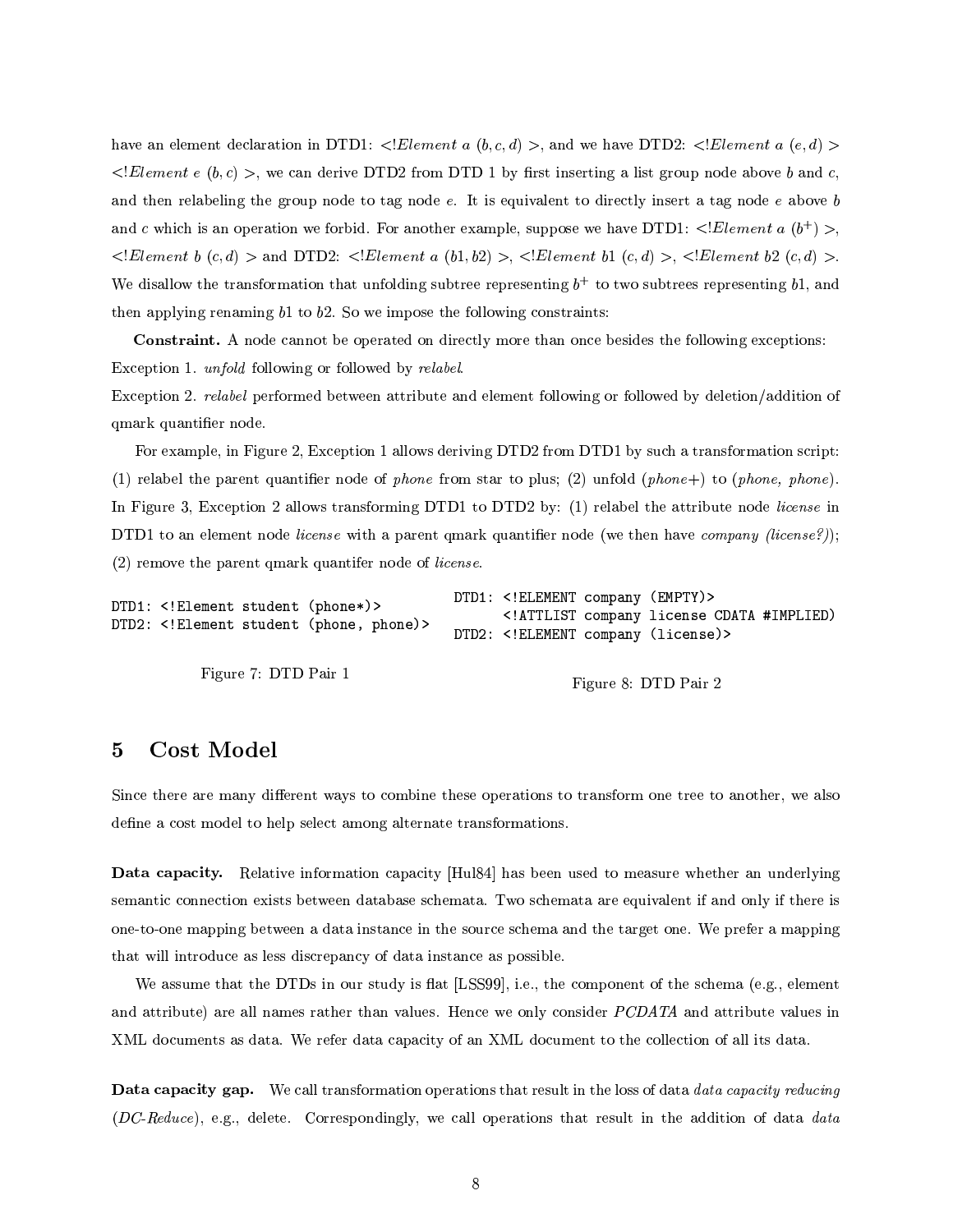capacity increasing (DC-Increase), e.g., add. Operations that result in neither the loss nor addition of data are called data capacity preserving (DC-Preserve), e.g., merge. However, for some operations, it is difficult to determine from the DTDs alone whether the transformation will result in a loss, addition, or preservation of data capacity. For example, the operation remove quantifier node  $\langle$  "\*"> changes the content particle from non-required to required which may cause an increase in data. It also changes the content particle from repeatable to non-repeatable which may cause data reduction. Hence reducing, increasing or preserving of data capacity are all possible and depend on the individual source XML document. We call those ambiguous transformations data capacity gap ambiguity (DC-Ambiguous). We use  $DC(op)$  to denote the cost that the data capacity gap of the operation  $op$  contributes to  $op$ 's overall cost.

We have a heuristic here that information loss is expensive since it is not able to reconstruct the source document from the target document. We thus rank the operations by their data capacity gap cost from low to high in the order of: DC-Preserve, DC-Increase, DC-Ambiguous and DC-Reduce.

| Operation                 | Type of Data capacity Change |
|---------------------------|------------------------------|
| add                       | DC-Increase                  |
| delete                    | DC-Reduce                    |
| insert                    | DC-Preserve                  |
| remove sequence list node | DC-Preserve                  |
| remove quantifer node     | DC-Ambiguous                 |
| fold                      | DC-Preserve                  |
| unfold                    | DC-Ambiguous                 |
| merge                     | $DC$ -Reduce                 |
| split                     | DC-Preserve                  |
| across type relabel       | DC-Preserve                  |

Table 1: Operation's property of data capacity change

| Operation of Relabel within Same Type           | Type of Data capacity Change |
|-------------------------------------------------|------------------------------|
| rename                                          | $DC$ -Preserve               |
| relabel attribute type from Required to Implied | DC-Preserve                  |
| relabel attribute type from Implied to Required | $DC$ -Ambiguous              |
| rename "*" to " $+$ "                           | $DC$ -Ambiguous              |
| rename "*" to "?"                               | $DC$ -Ambiguous              |
| rename " $+$ " to "*"                           | DC-Preserve                  |
| rename " $+$ " to "?"                           | $DC$ -Ambiguous              |
| rename "?" to " $*$ "                           | DC-Preserve                  |
| rename "?" to " $+$ "                           | DC-Ambiguous                 |

Table 2: Operation *relabel* within the same type

Potential data capacity gap. Although some transformations are data capacity preserving, there may still be a potential data capacity gap between document conforming to the source DTD and one conforming to the target DTD. For example, the operation *insert a quantifier node*  $\lt$  "+" $>$  is a DC-Preserve transformation. However, it changes its children content particles' occurrence property from non-repeatable to repeatable. Hence the DTD after transformation allows the XML documents to accommodate more data in the future.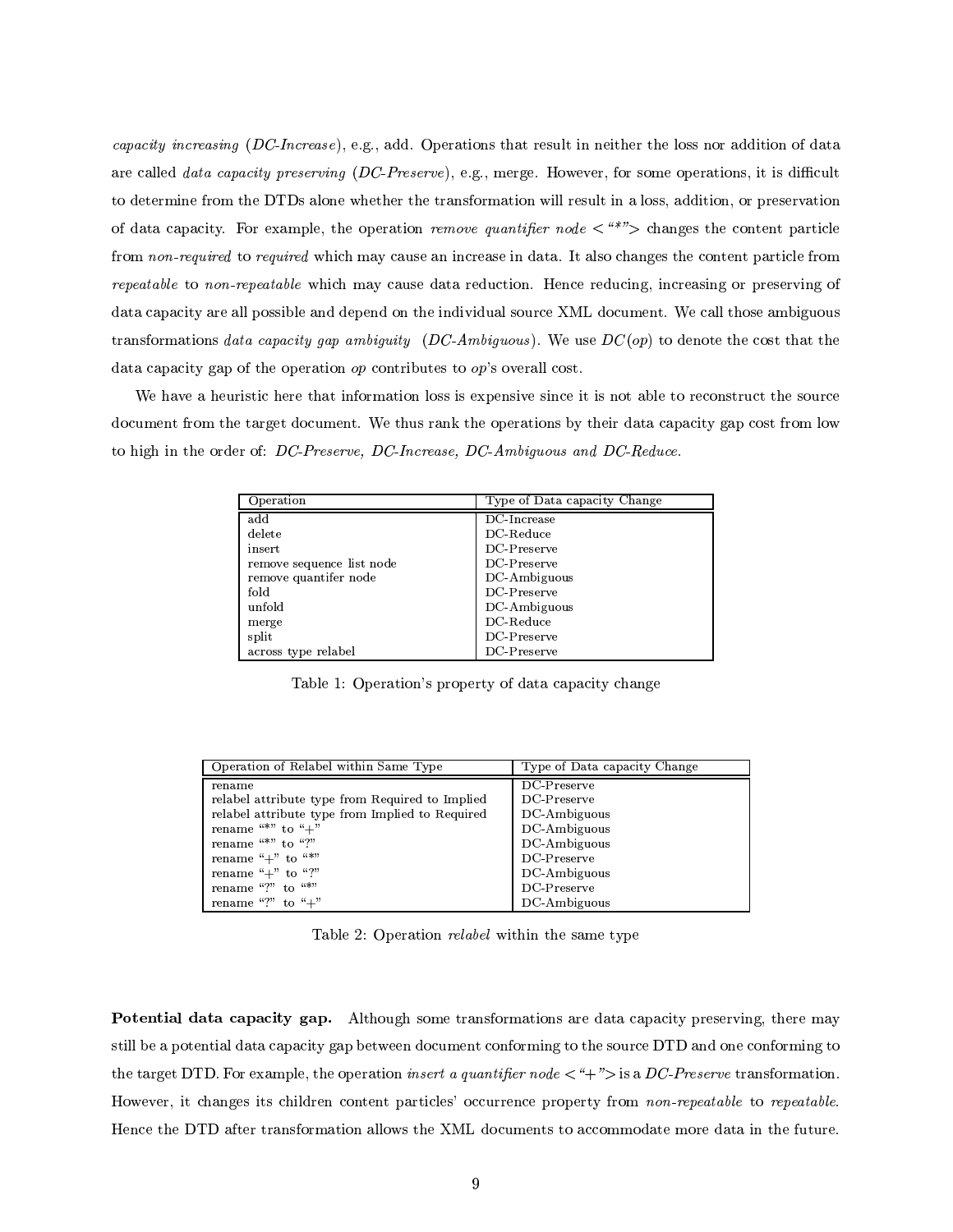We use  $PDC(op)$  to denote the cost of the potential data capacity gap contributes to operation op's overall cost. Then we define  $PDC(op) = w_{required} * required\_changed(op) + w_{repeated} * repeatable\_changed(op)$ , where required changed (op) and repeatable changed (op) are two boolean functions that indicate whether the properties "required" or "repeatable" of the content particles that are operated on by op are changed or not. Weights  $w_{required}$  and  $w_{repeated}$  indicate the importance of the change of the corresponding property to the potential data capacity.

Scale of operands. The number and size of operands of some operations may have impact on the change of data capacity or potential data capacity. For instance, the operation of merging a smaller set of nonrepeatable content particles to a repeatable content particle causes a huger potential data gap than that of merging a larger set. We use  $Sca(op)$  to denote the cost the scale of operands of the operation op contributes. The operations whose operands' scale matters are:

- $add(T, n)$ ,  $delete(T)$ :  $Sca(op)$  is proportional to T's leaf nodes' size.
- $fold( $T_1, T_2, ..., T_i > T$ ,  $unfold(T,  $T_1, T_2, ..., T_i >)$ :  $Sca(op)$  is proportional to  $T_1$ 's leaf nodes'$$ size scaled by  $i$ .

We then have,  $Cost(op) = (DC(op) + PDC(op)) * Sca(op)$ 

## **Generation of Simplified Element Tree Matches** 6

#### $6.1$ Simplified Element Trees

In our scenario, the documents exchanged between two E-services belong to the same domain, using uniform terms if ontology or some naming standards are provided. It is thus fairly reliable to use name affinity as the first heuristic indicator of a possible semantic relationship between two tag nodes. For example, in Figure 2, we know two root nodes match. Both of the roots have a child node labeled *address*, without looking at their descendants, we match these two nodes. We can derive the matching between two *address* nodes descendants by comparing two *address*'s type declaration trees separately. However suppose in DTD2, *addr* is used instead of *address*, we look further at their descendants to decide whether to match them.

Based on this idea, we introduce the notion of a *simplified element subtree*. When two DTDs are provided, we say a tag node is non-rename-able if there exist tags in the other DTD with the same name. A simplified element tree of element type T, denoted as  $ST(T)$ , is a subtree of T's type declaration tree  $T(E)$  that roots at  $T(E)$ 's root with each branch ending at the first non-rename-able node reached. In Figure 2 (1) (2), the subtrees within the dashed line are type *company*'s simplified element trees. Figure 2 (3) (4) show the simplified element trees of *contactinfo* in two DTDs respectively.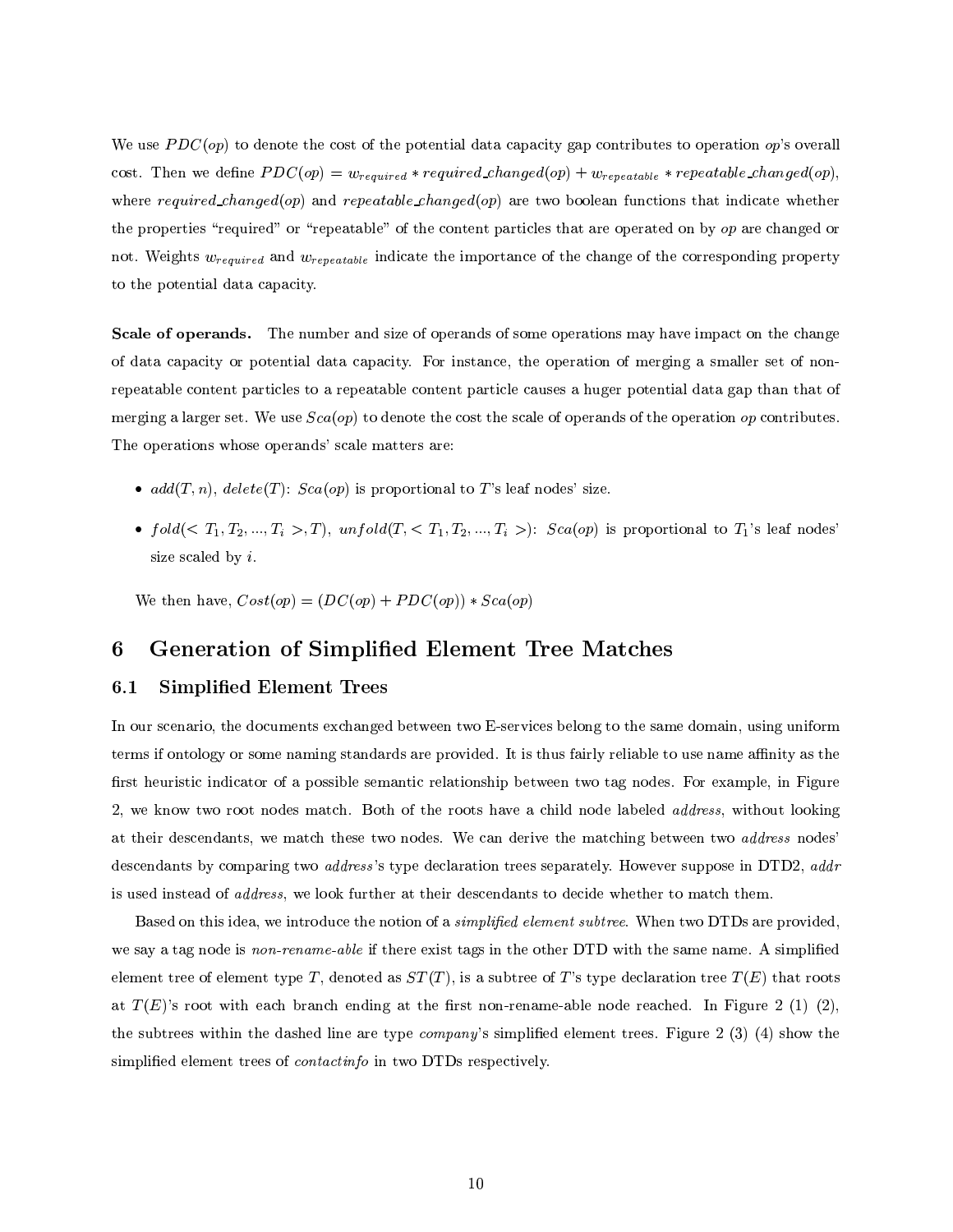#### 6.2 **Outline of Matching Algorithm**

Suppose  $T_1$  is the source simplified element tree and  $T_2$  is the target simplied element tree, we call nodes in  $T_1$  source nodes and nodes in  $T_2$  target nodes. If  $n_1$  and  $n_2$  are a source node and a target node respectively, we apply the algorithm match Propagate to  $n_1$  and  $n_2$ . It produces a transformation script, i.e., a sequence of operations that transforms the subtree rooted at  $n_1$  to the subtree rooted at  $n_2$ . The cost of the script is then the cost of matching  $n_1$  and  $n_2$ .

rootMatchPropagate is an XML-structure-specific tree matching algorithm. General unordered tree matching is a notoriously high complexity NP problem. As we have mentioned in Section 2.2, standard unordered tree matching techniques [Zha96] assume that relabeling is always preferable to deleting a node and inserting a new one. However, in our domain, labels are critical to tree matching; only certain kinds of relabeling are allowed. The assumption for the standard unordered tree matching does not necessarily hold here and thus those techniques do not apply to our scenario.

Also based on common design patterns, an element type declaration will not be deeply nested. A survey of real world DTDs [Sah00] analyzes 65 DTDs available at XML.ORG and computes the depth of content models. The depth of content models is defined as: 0 for EMPTY; 1 for a single element, a sequence or a choice; ...; n for an alternation  $3$  of sequences and choices of depth n. The maximum depth of the content models are almost around 2 and 3 (the average depth is even lower). This is because complex regular expressions are not advisable. It is difficult to understand and it is almost always the case that the complex expression can be rewritten by some simpler ones. According to this design principle, if a node  $n_1$  has a matching partner  $n_2$ , it is highly likely that  $n_1$  and  $n_2$  have a similar depth in the trees rooted at their nearest matching ancestors. For this reason, we can use a non-exhaustive search strategy to produce a satisfactory result.

To derive the transformation from the subtree rooted at  $n_1$  and the subtree rooted at  $n_2$ , for  $n_1$ 's each child  $m_1$ , we attempt to find a matching partner  $m_2$ . If a node is removed or deleted, we say the node matches special node  $\Phi_1$  or  $\Phi_2$  respectively. This matching discovery is done in two passes. In pass 1, we visit each child  $m_1$  of  $n_1$  sequentially and compare it with a certain set of target nodes. We call the set of nodes that will be compared with the current source node matching candidate set. The following gives the source node's type and the conditions of which a target node will be put into the matching candidate set if satisfying one in Pass 1.

By recursively applying match Propagate to  $m_1$  and each node s in S, we find a node k with the least matching cost c. We have a control strategy to decide whether to match  $m_1$  with k. In pass 1, we apply delay-match scheme which disallows matching  $m_1$  to k if c is not low enough, i.e., less than the cost of deleting  $m_1$ .

After visiting all children of  $n_1$ , we begin pass 2 and traverse all unmatched children of  $n_1$  again, comparing

 $^{3}(a, (b|(c, d)))$  has depth 3.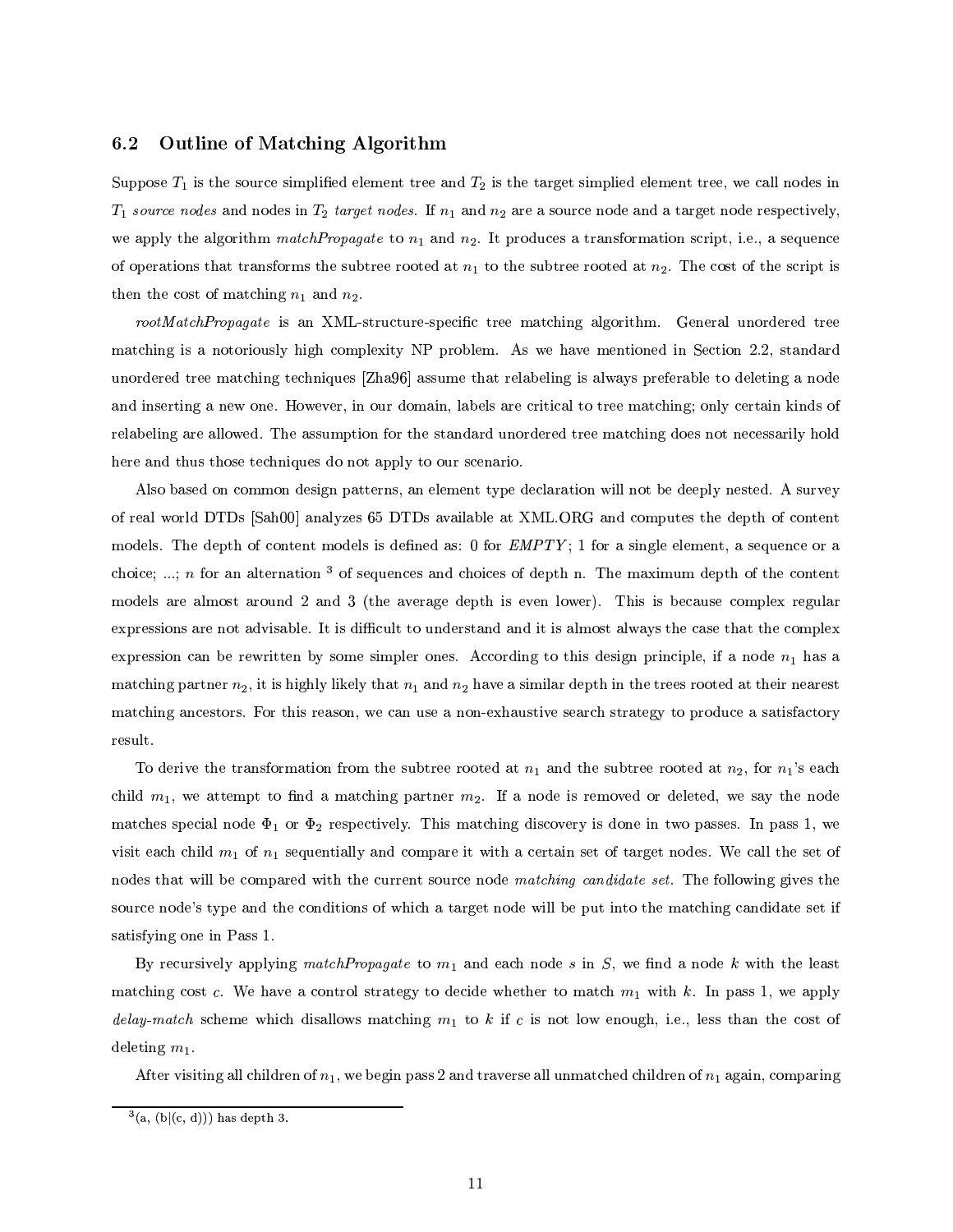| Source Node's Type | Conditions for Matching Candidate                        |
|--------------------|----------------------------------------------------------|
| element            | element node on the same level                           |
| attribute          | attribute node on the same level                         |
| choice list        | choice list node on the same level                       |
| sequence list      | sequence list node on the same level or one level deeper |
|                    | $\Phi_1$                                                 |
| quantifier         | quantifer node on the same level or one level deeper     |
|                    | $\Phi_1$                                                 |

Table 3: Choosing Matching Candidate Set in Pass 1

them with possible candidates. Table shows the criterion for choosing matching candidate set.

| Source Node's Type | Conditions for Matching Candidate                        |
|--------------------|----------------------------------------------------------|
| element            | element node on the same level or one deeper level       |
|                    | list sequence node on the same level                     |
|                    | attribute node on the same level                         |
| attribute          | element node on the same level                           |
| choice list        | choice list node on same level or one deeper level       |
| sequence list      | sequence list node on the same level or one level deeper |
|                    | $\Phi_1$                                                 |
|                    | quantifer node on the same level                         |
| quantifier         | quantifier node on the same level or one level deeper    |
|                    | $\Phi_1$                                                 |
|                    | sequence node on the same level                          |

Table 4: Choosing Matching Candidate Set in Pass 2

Again, we apply match Propagate to  $m_1$  and each node s in S and find a node k with the least matching cost c. A must-match scheme is applied versus delay-match in pass 1.  $m_1$  would be matched to k if c is less than the cost of deleting  $m_1$  and adding k.

When all children of  $n_1$  have a partner, the transformation operations for matching  $n_1$  and  $n_2$  are then composed of those for matching  $n_1$ 's child  $m_1$  and  $m_1$ 's partner.

We assume that two DTDs' root element types  $R_1$  and  $R_2$  match. We apply the algorithm match *Propagate* to the roots of  $R_1$  and  $R_2$ 's simplified trees to propagate the matches down the tree. matches between the name-match nodes of element types  $E_1$  and  $E_2$  respectively may be found. Then we recrusively apply matchPropagate algorithm to  $E_1$  and  $E_2$ 's simplified trees until no new name-match node matches are generated.

```
MatchPropagate(n1, n2)
\mathcal{F}//preprocessing for discovery of fold or unfold operations
For each child tag node m1 of n1
  If there are neighbor siblings which have the same names
   Merge the sequence of unrepeatable tag nodes into a repeatable tag node
 //Pass 1For each child tag node m1 of n1
  \left\{ \right.
```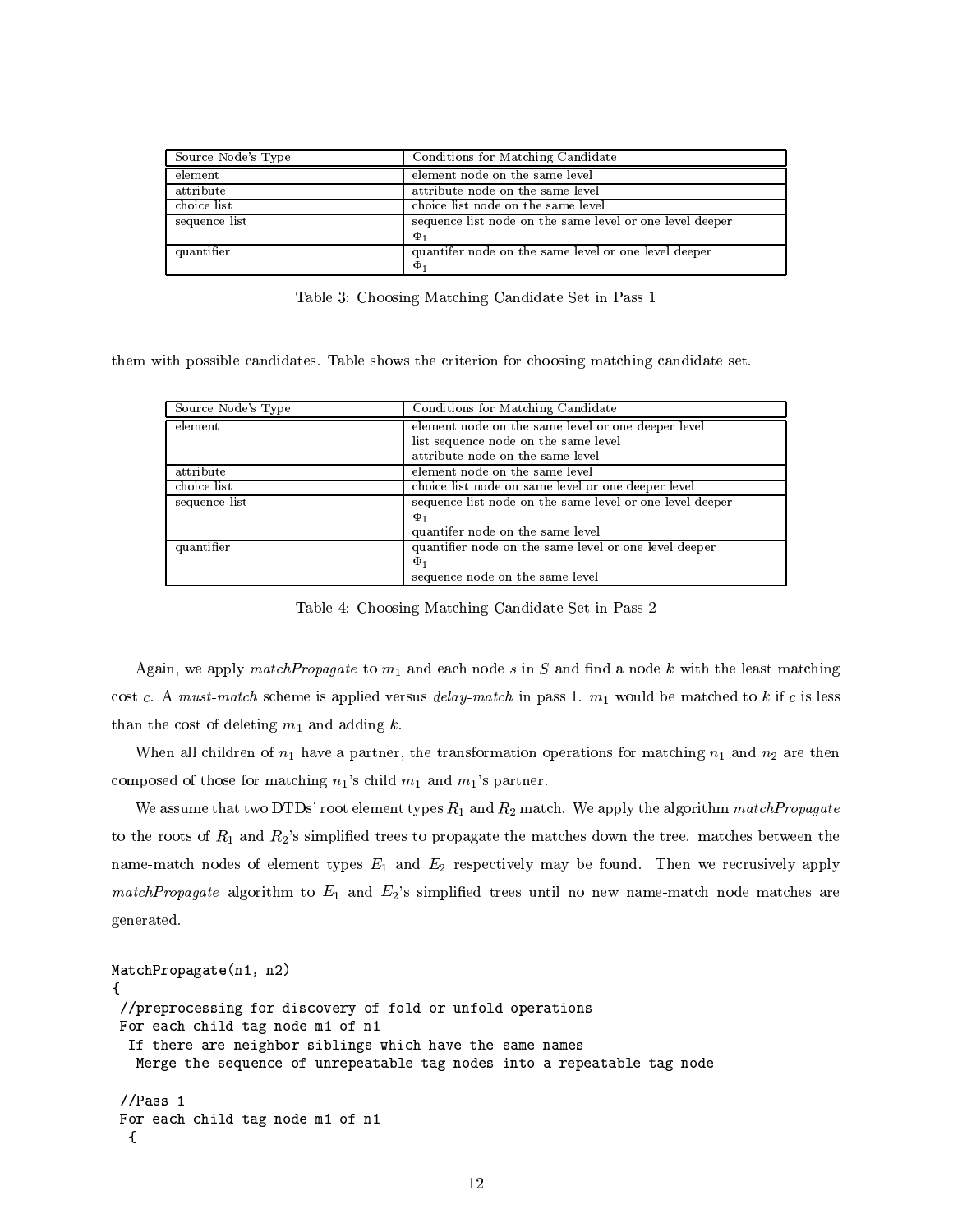```
If there is a child tag node m2 of n2 whose element type
    (1) has the same name or a synonym name of m1's element type's name
or (2) has been matched with m1's element type before
      Match m1 with m2;
   P.
For each child choice list node m1 of n1
  \mathcal{L}Find a node m2 which is a child choice node of n2
     associated with a least matching cost c_Intact;
   If c_Intact is less than the cost of deleting m1
     Match m1 and m2;
  }
For each child sequence list node m1 of n1
  €
   //intact matching
  Find a node which is a child sequence list node m2 of n2
    and associated with a least matching cost c_Intact;
   //corresponding to an operation of "insert a node above m1"
   Find a node which is a child sequence list node of n2's child
    and associated with a least matching cost c_Insert;
   //corresponding to an operation of "remove m1"
   c<sub>-</sub>Remove = 0;
   For each child node o1 of m1
   €
    Find a node which is a child node of n2, of the same type as o1,
      and associated with a least matching cost c_ChildIntact
     c_Remove = c_Remove + c_ChildIntact
   \}:
   Choose the smallest one cmin from c_Intact, c_Insert, c_Remove
     and the corresponding partner m2'.
   If cmin is less than the cost of deleting m1
   Match m1 and m2'.
 \mathbf{r}For each child quantifier node m1 of n1
  f.
  Find a node m2 which is a child node of n2,
    of type quantifier node or sequence list node,
    and associated with a least matching cost c
   If c is less than the cost of deleting m1
    Match m1 and m2;
  \mathbf{r}//Pass 2For each unmatched child tag node m1 of n1
  €
   If it is a name-match node // a node can not be renamed
    \mathcal{L}
```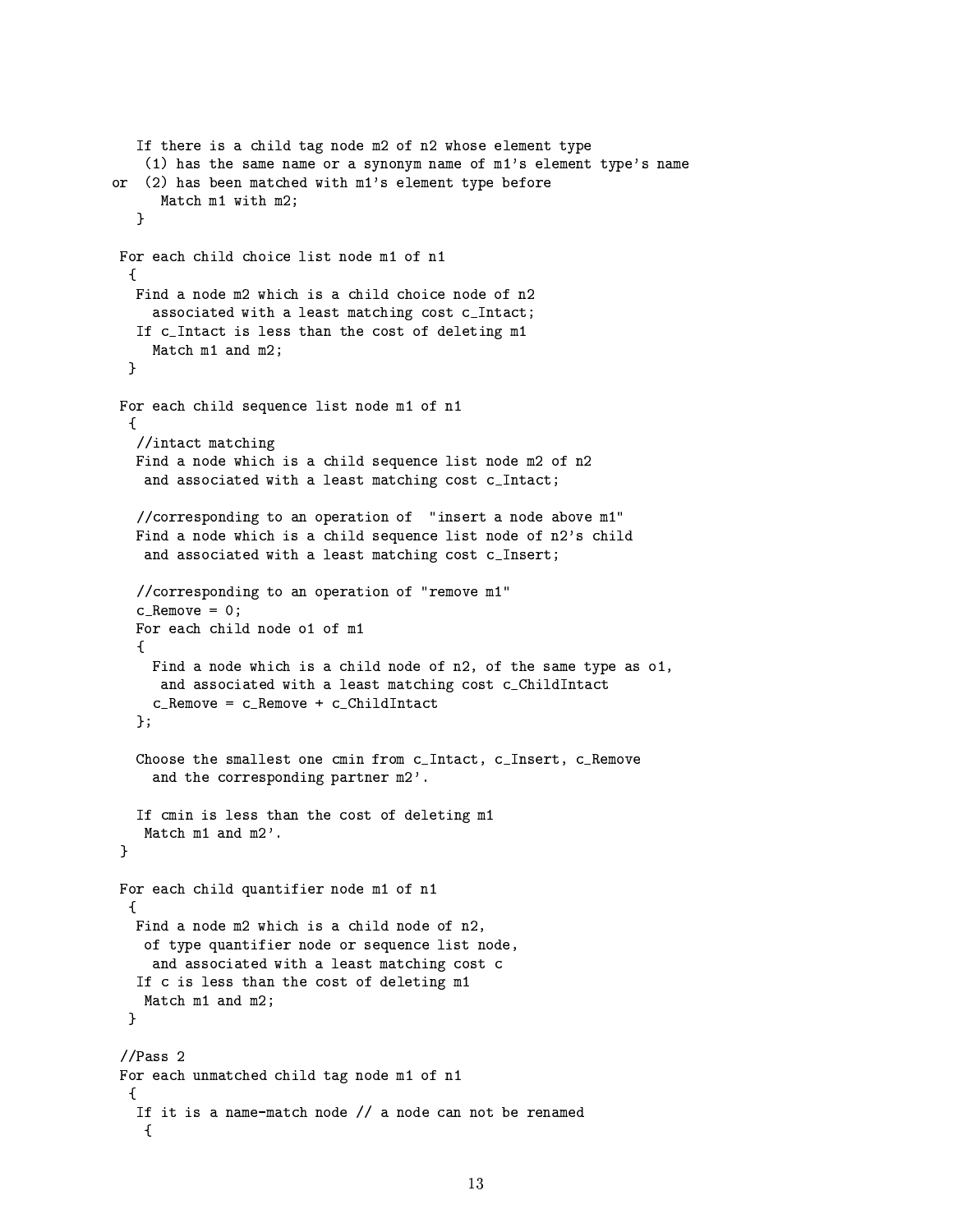```
If there is an unmatched node o2 which is a child of m2 and
      has the same name/synonym
      or their element types have been matched before
    //corresponding to an insert operation
         Match m1 and o2;
    ŀ
   Else //it is not a name-match node
     \mathcal{L}Find a node m2 which is a child sequence list node
        or a non-name-match child node of n2
         and associated with a least matching cost c;
       If c is less than deleting m1 and adding m2
          Match m1 and m2.
     \mathcal{F}\mathbf{r}For each unmatched child choice node m1 of n1
 f.
  //intact matching
 Find a node m2 which is a child choice list node of n2
   and associated with a least matching cost c_Intact;
  //corresponding to an operation of "insert a node above m1"
  Find a node o2 which is a child choice node of n2's child sequence node
   and associated with least matching cost c_Insert;
  Choose the smallest one cmin from c_Intact, c_Insert
   and the corresponding partner m2'.
  If cmin is less than the cost of deleting m1 and adding m2'.
         Match m1 and m2'.
 \mathcal{F}For each unmatched sequence, quantifier child node m1 of n1
  //intact matching
  Find a node m2 which is a child sequence or quantifier node of n2
   and associated with a least matching cost c_Intact;
  //corresponding to an operation of "insert a node above m1"
  Find a node o2 which is a child sequence
   or quantifier node of n2's child sequence list node,
   and associated with least matching cost c_Insert;
  //corresponding to an operation of "remove m1"
   c<sub>-</sub>Remove = 0;
   For each child node o1 of m1
    \mathcal{L}Find a node which is a child node of n2, of the same type as o1,
       and associated with a least matching cost c ChildIntact
        c_Remove = c_Remove + c_ChildIntact
     \}:
  Choose the smallest one cmin from c_Intact, c_Insert, c_Remove
```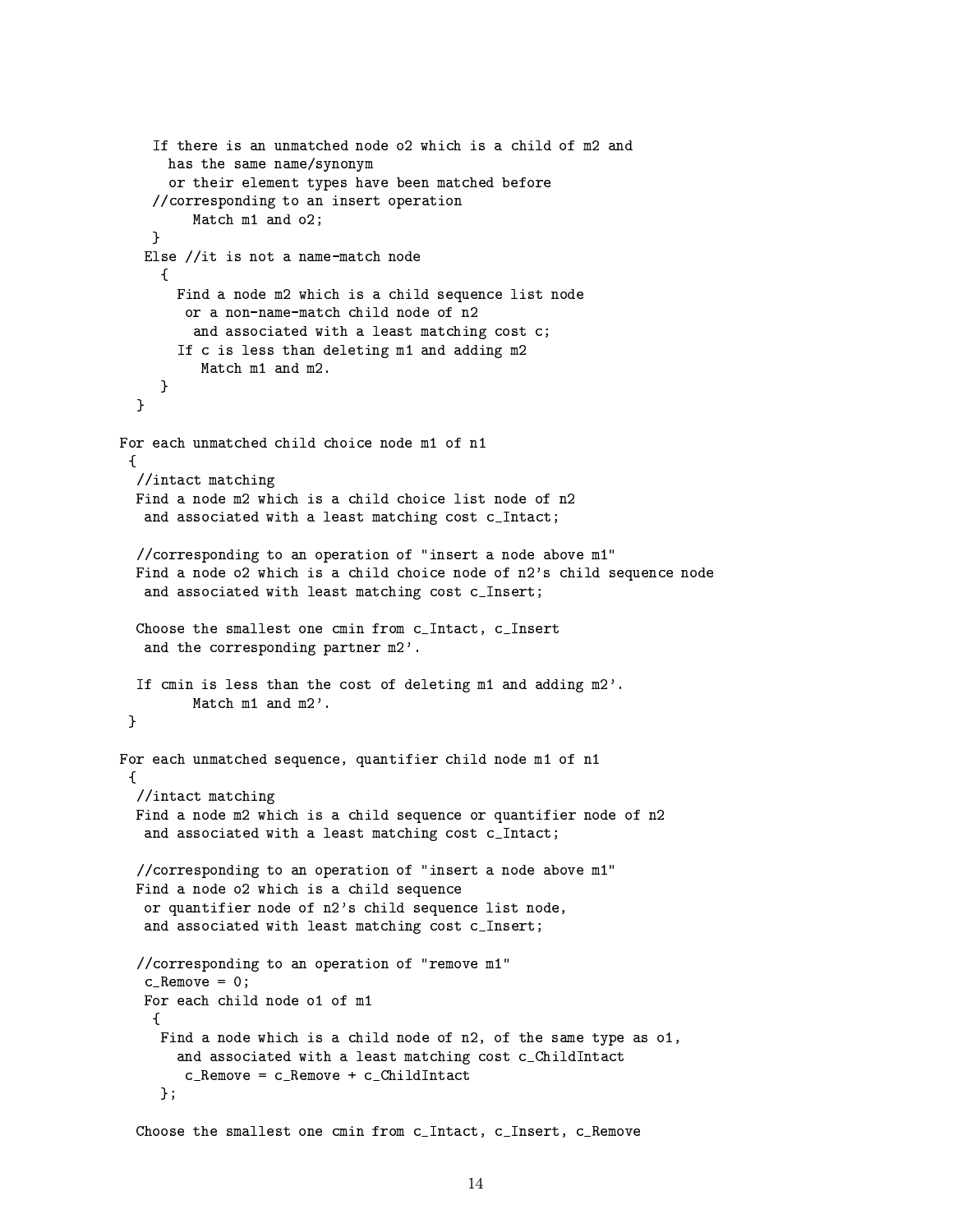```
and the corresponding partner m2'.
  If cmin is less than the cost of deleting m1 and adding m2'.
      Match m1 and m2'.
}
```
#### **Matching Example DTDs**  $6.3$

We now describe how the match discovery between DTD 1 and DTD 2 depicted in Figures 3 and 4 would be done by our system. We will use the same settings as shown in the examples in Section 4.2.

As shown in Figures 3 and 4, there are four pairs of simplified element trees, i.e., *company, personnel*, person and name. We apply DMatch to the root type company's simplified element trees first. We traverse  $\langle company\rangle_1$ 's children one by one. For  $\langle address\rangle_1$ , its matching candidate set is empty since all the element nodes on the same level (i.e., 2) are non-rename-able. For  $\langle \text{c}name \rangle_1$ , its matching candidate set contains only  $\langle \text{c}name \rangle_2$ . Since they have the same name, they are matched. Similarly,  $\langle \text{person} \rangle_1$ is matched against  $\leq personne l >_2$ . For attribute  $\leq id >_1$ , its matching candidate set is empty. In pass 2, <address>1's matching candidate set contains only < $>$ 2. We apply DMatch to them and derive the transformation script composed of an operation of relabeling "address" to ",". As illustrated in Section 4,  $\langle address \rangle_1$  will be mapped to  $\langle \rangle_2$ . Attribute  $\langle license \rangle_1$ 's matching candidate set now contains element  $\langle license\rangle_2$ . And with the parameter setting, they will be matched. Now each of  $\langle company\rangle_1$ 's children has a partner. Hence we are done with matching element type *company*.

We continuously apply DMatch to the element simplified trees of each pair of element type matched by name, i.e., personnel, person and name. In this way, all matches between them are discovered.

## Generation of XSLT for Transforming Documents  $\overline{7}$

Based on the established semantic relationship between two DTDs, we use XSLT [Gro], a language designed for transforming individual XML documents, to specify and then execute the transformation. XSLT uses XPath [W3C99] expressions to specify exactly which nodes in the XML documents are operated on. Each node n in the DTD tree is associted with a set of nodes in the XML tree which can be specified by an XSLT expression. We call this XSLT expression  $n's$  XSLT expression.

For each element type matching, i.e., the two roots of the simplified element trees associated with the element types match, the XSLT generator generates a named template. It then will traverse the target simplified element tree in a width-first manner. The following gives what kind of XSLT expressions will be generated based on the node it is now visiting. We use Figure 1 and Figure 2 as our running examples. Appendix A shows the XSLT scripts that will be generated for transforming XML documents conforming to DTD1 in Figure 1 to XML documents conforming to DTD2 in Figure 2. We will use Figure 5 as our running example to show how the generator works.

1. element node: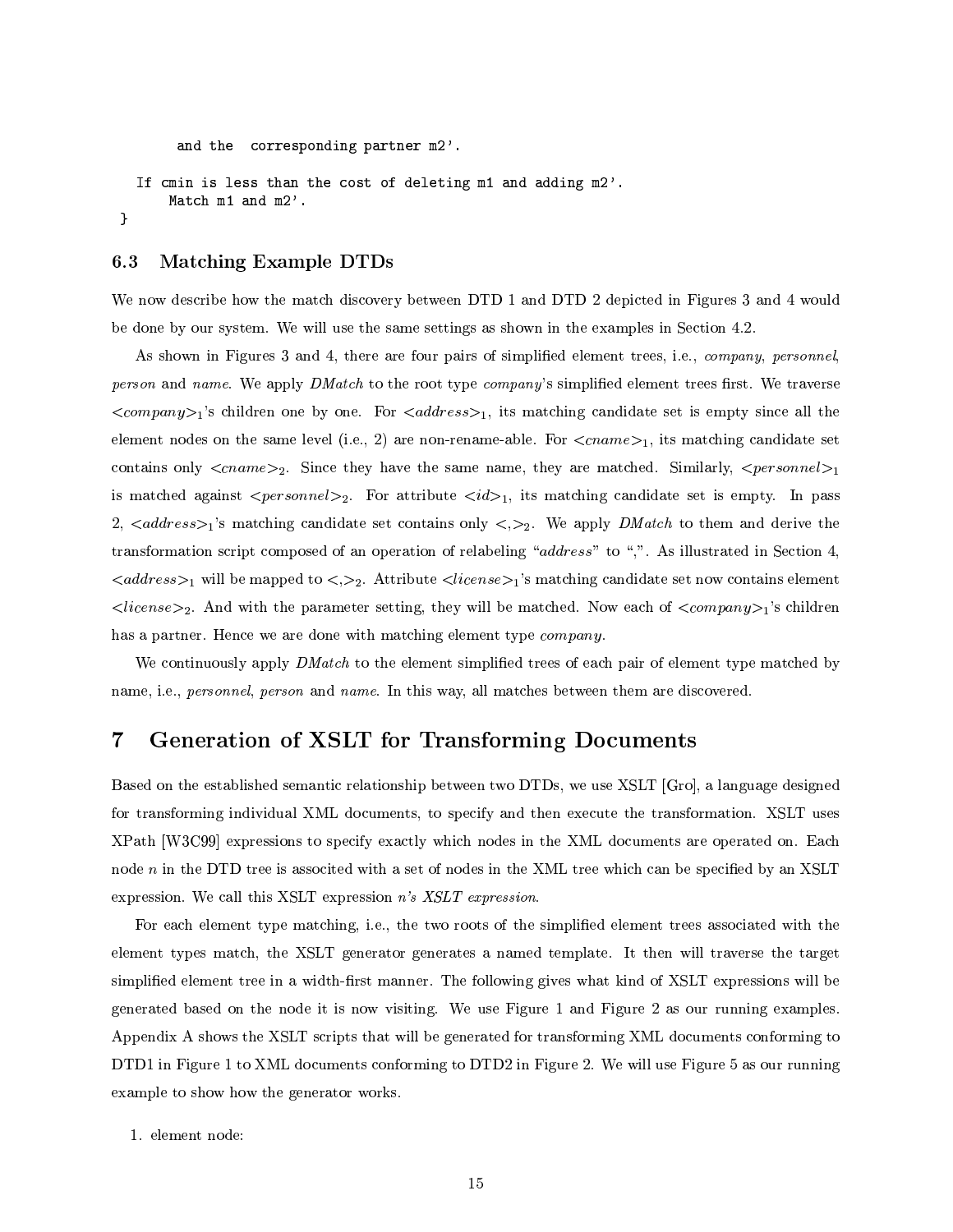(a) the element type is associated with a template. We define a named template for an element types in target DTD if it is associated with a simplified element tree pair. in source DTD. If the associated template has not been defined yet, generate the template as well.

**Example 1** In Figure 1 and 2, element type person in DTD1 matches person in DTD2 and then there is a named template person-trans defined for deriving target instances of element type person from source instances of person. Once the generator reaches the tag node with name person, it will generate the following XSLT expressions:

<person> <xsl:call-template name = "person-trans"/> </person>

If named template person-trans has not been defined yet, the template will be then generated. It is similar to that to generate expressions for element type which is not associated with a template. The only difference that a special head which is always at the beginning of a template will be *generated.* 

(b) the element type is not associated with a template yet:

generate the tag of the element type and recursively apply the algorithm to its children. If this element node is of type  $\#PCDATA$ , XSLT expressions *jxsl:value-of<sub>i</sub>* will be generated.

**Example 2** Element type name is associated with a named template name-trans. To generate this template, the generator traverses name's simplified element trees which is composed of the root of element type name itself and two children leaf tag nodes of type first and last. The following scripts will be generated.

```
<xsl:template match = "name" name = "name-trans">
 <first>
   <xsl:value-of select="given"/>
 \langle/first>
 \langlelast>
   <xsl:value-of select="family"/>
 \langle/last>
\langle xsl:template\rangle
```
- 2. attribute node: generate the attribute with the tag along with the node's XSLT expression.
- 3. list node:
	- (a) sequence list node:

does not generate any XSLT expression.

(b) choice list node:

generates making choices XSLT expression, i.e.,  $\langle xsl : i f \rangle$ . Since choice list node indicates that one branch of this node's children will be choosen,  $\langle xsl : if \rangle$  will change the output based on the input.

4. quantifier node: suppose quantifier node  $n$  has a matching partner  $n'$ . We have mentioned before that an absence of quantifer node between two non-quantifer nodes in DTD indicates that the content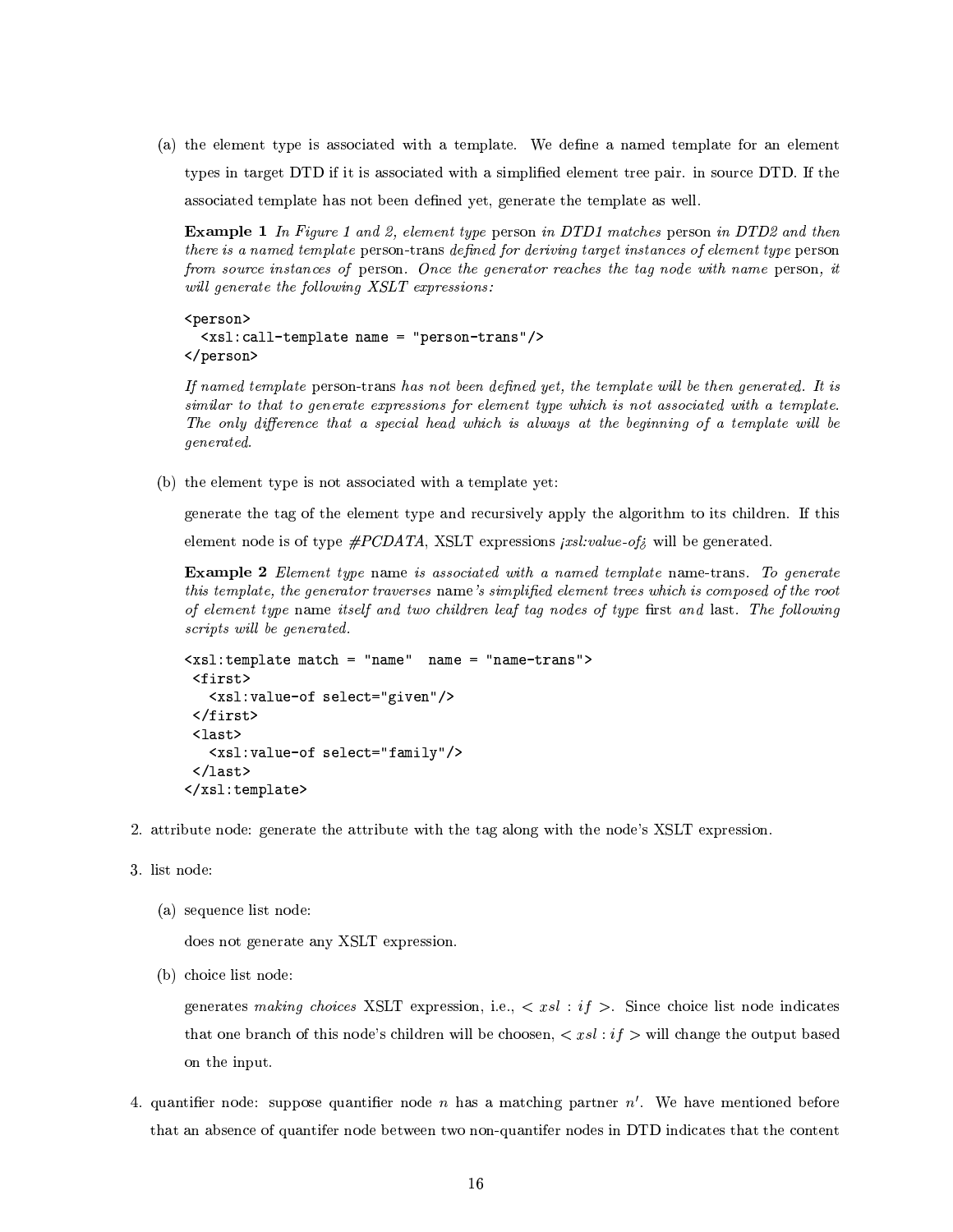particle represented by the child node appears exactly once in the content model of the content particle represented by the parent node. We can take matching  $\Phi_1$  to n (i.e., inserting n) as matching an implict quantifier node whose properties are *required* and *non-repeatable* to  $n$ .

(a) if changing from  $n'$  to n is a *data capacity preserving* transformation (refer to table):

generates processing multiple elements XSLT expression, i.e.,  $\langle xsl : for-each \rangle$ . In the select clause, it selects all the nearest decendant tag nodes of  $n'$ . For each such a selected tag node,  $\langle xsl : i \, f \rangle$  with the test condition of deciding what element type the the input node is of is generated. Based on the element type, the algorithm is recursively applied (refer to item 1).

```
Example 3 <xsl:for-each select = "person">
  \langle xsl: \text{if test} = "(local-name() = 'person')" \rangle<person>
      <xsl:call-template name = "person-trans"/>
   </person>
  \langle xsl:if \rangle</xsl:for-each>
\langle xsl:template>
```
(b) if the transformation of changing from  $n'$  to n changes the property of "required" from not required to required or from countable-repeatable to countable-repeatable with an increasing repeating number but does not change the property of "repeatable" from repeatable to non-repeatable or countable-repeatable, this may encounter a situation where at least one target XML data node in target XML document is required to be instantiated while its data source, a corresponding source XML data node, is not provided. In such circumstance, the generator will generate  $\langle xsl : i \, f \rangle$ to test whether the source data is available. If not, tags with a content which is a message to remind that additional data is needed there.

**Example 4** Content particle email<sup>\*</sup> in element type person is changed to email+. The following XSLT script will be generated.

```
\langle xsl: \text{if test} = "(count(email)=0) \rangle<email>value needed here
  \langle/email>
\langle xsl : if \rangle\langle xsl:for\text{-}each\text{ select = "email"}\rangle\langle xsl: \text{if test} = "(local-name() = 'email')" \rangle<email>
       <xsl:apply-templates/>
    \langle/email>
   \langle xsl:if>
</xsl:for-each>
```
(c) if the transformation of changing from  $n'$  to n changes the property of "repeatable" either (1) from repeatable or countable-repetable to non-repeatable, or  $(2)$  from countable-repeatable to countable*repeatable* with a decrease of the repeating number, and if the transformation does not change the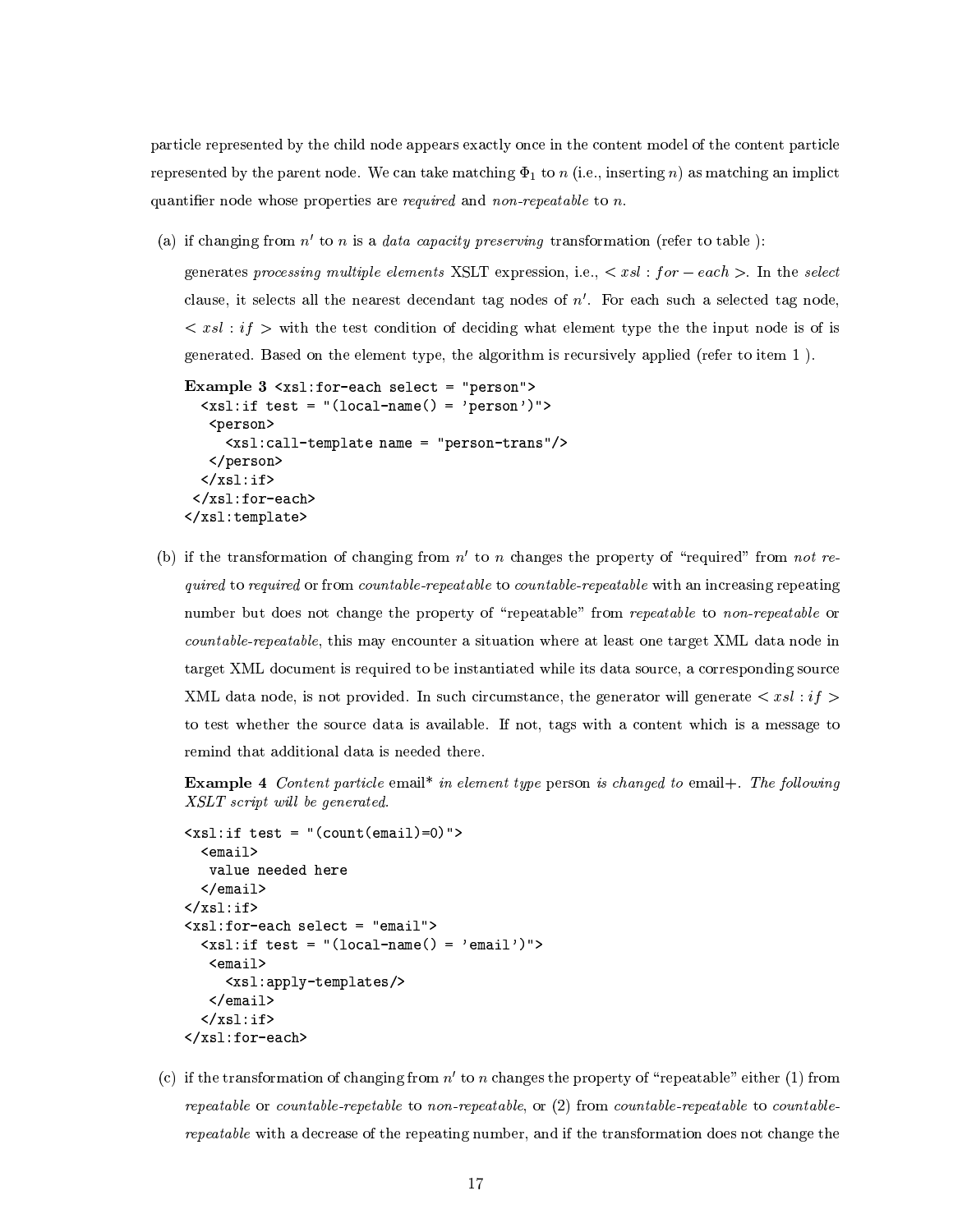property of "required" from not required to required, this may encounter a situation where only a subset of multiple data source are needed to instantiate the target XML data nodes. Then the select clause is slightly different from the routine expression  $\langle xsl : for -each \rangle$  generated for quantifer node current visited. We by default instantiate the target XML data nodes by assigning the value from the first several source XML data nodes among all the available source XML data nodes.

**Example 5** suppose in DTD2, in person's content model, content particles fax, fax are replaced by fax, then at most one XML data node of type fax can be present. The following XSLT scripts will be generated.

```
<xsl:for-each select = "fax[position()=1]">
  \langle xsl: \text{if test} = "(local-name() = 'far')" \rangle<fax><xsl:apply-templates/>
   \langle fax>
  \langle xsl:if>
</xsl:for-each>
```
(d) qmark node: if the transformation of changing from  $n'$  to n changes the properties from not required to required and either  $(1)$  from repeatable or countable-repeatable to non-repeatable, or (2) from *countable-repeatable* to *countable-repeatable* with a changing repeating number, this may encounter a situation that is the compound of the two scenarios discussed in, both the expressions for generating tags with reminding message and selecting the first available data source will be generated.

**Example 6** Content particle fax + in element type person in DTD1 is changed to fax, fax in DTD2. The first fax can be derived, but the second fax is not ensured to have data source. The following XSLT script then will be generated.

```
\{xs1: for-each select = "fax[position() = 1|position() = 2] \}\langle xsl: \text{if test} = "(local-name() = 'fax')" \rangle<fax><xsl:apply-templates/>
    \langle fax>
  \langle xsl:if>
</xsl:for-each>
\langle xsl: \text{if test} = "(count(fax)=1) \rangle<email>
    value needed here
   \langle/email>
\langle xsl : \text{if} \rangle
```
## 8 Implementation and Experimentation

**Experimental Setup** In order to evaluate our solution, we have implemented a prototype system, EXTRA (E-business Xml document TRAnslation), using Java, IBM XML4J parser and IBM LotusXSL. We have run experiments evaluating the precision of the DTD matching. As data sets, we selected a DTD Journalist.dtd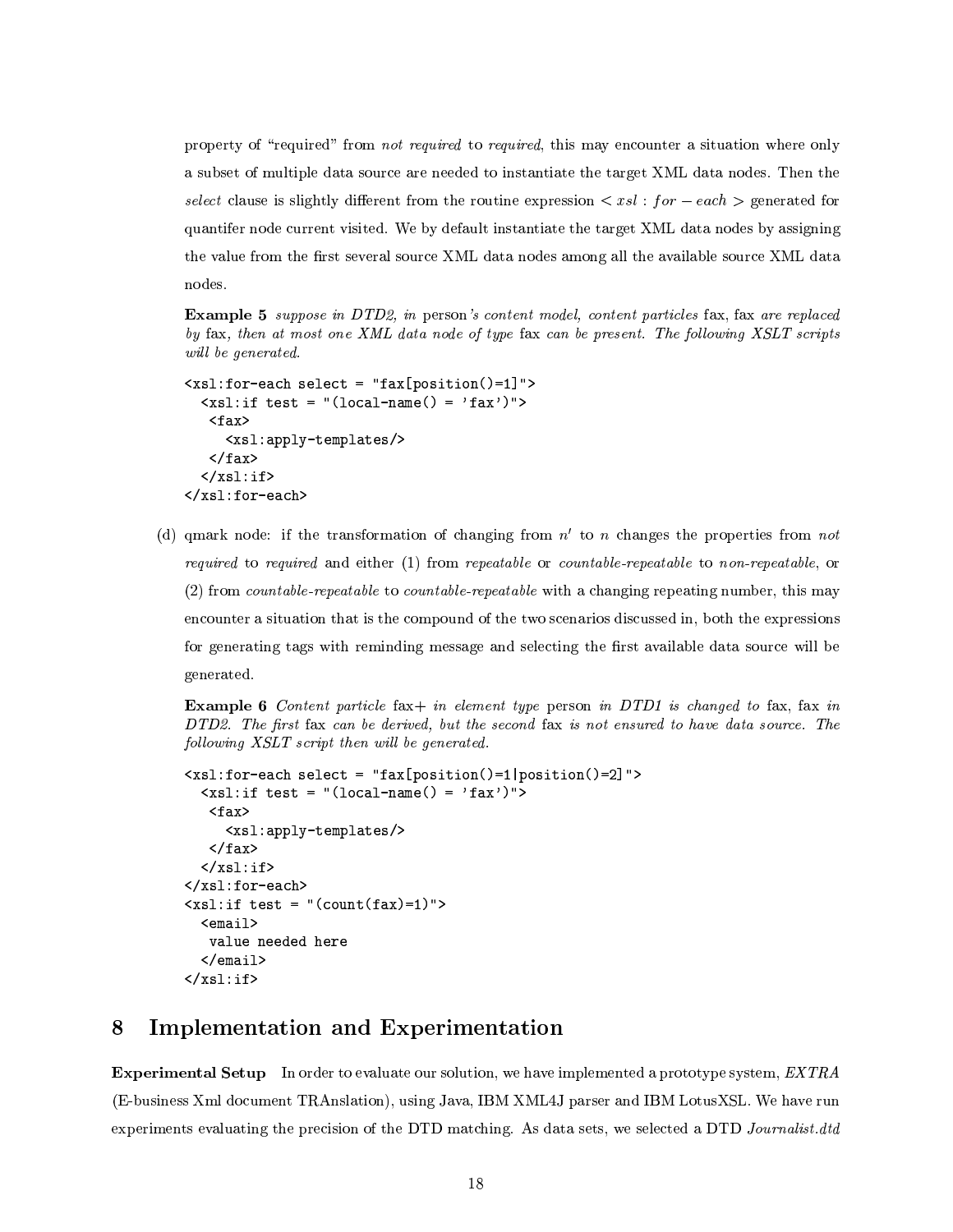from XML.org DTD repository [Org98] and *DocBook.dtd* from Oasis [Org01]. Journalist.dtd is loosely based on DocBook.dtd. It started with elements in DocBook.dtd but some content models have been simplified and some parts of the hierarchy have been flattened. In addition, new element types are added and renaming has occurred. Most importantly, *Jounalist.dtd* provides a readme document that lists changes made to DocBook.dtd. Thus we can test our system on these real changes.

Due to the absence of an ontology in this domain, we use WordNet [CSL], a lexical database providing a synonym dictionary, identifying synonym renaming such as between "remark" and "comment". We use a longest matching subsequence [oM01] scheme to measure the similarity of two strings. For example, the longest matching subsequence of strings "DocInfo" and "PrefaceInfo" is "Info". We normalize this subsequence's length (e.g., 4) by the longer length of the two strings (e.g., 11), deduct it from 1, and scale it by a parameter (e.g., 1.5) to calculate the renaming cost  $(1-4/11)^*$  1.5 = 0.9.

**Experimentatal Studies** To evaluate our algorithms, we compare the discovered transformation scripts with the documented real transformation scripts. We use two settings of parameters, illustrating how the tuning of the parameters can affect the discovery of matches. In setting 1, the cost of each data capacity gap category ranks from lower to higher in the order of DC-Preserve  $(0.25)$ , DC-Increase  $(0.5)$ , DC-Ambiguous  $(0.75)$  and DC-Reduce (1.0). We assign 0.5 to both potential data capacity gap parameters  $w_{required}$  and  $w_{repeatedble}$ . The scale parameter for string similarity comparison is 1.5. In above example, this allows renaming a leaf node "DocInfo" to another leaf node "PrefaceInfo" since the cost (0.9) is lower than that of deleting a leaf node  $(1.0)$ .

In parameter setting 2, we assign 1.0 to all data capacity gap parameters while all the other parameters are kept the same. In table 1, for each kind of transformation operations, we show its occurrence number in the real change scripts, the discovered change scripts and the number of the discovered changes consistent with the real changes with two parameter settings respectively. We can see parameter setting 2 produces suboptimal scripts while parameter setting 1 produces precise scripts. This is because our algorithm assumes the order of DC-Preserve, DC-Increase, DC-Ambiguous, DC-Decrease in terms of their costs from low to high. When this is violated, suboptimal transformation scripts may arise. For example, with parameter setting 2, DC-Decrease is no more expensive than other operations. Therefore deleting a node may be chosen rather than attempting to match this node. However, we can see the result is still acceptable and close to the real change.

## 9 Conclusion

We have addressed two problems in this work: First, how to automate the identification of semantic relationships between XML-based documents. Second, how to leverage this knowledge to transform an XML-based document from a given schema to a different, yet related, schema. This work is unique because we incorporate domain-specific characteristics of the XML documents, such as domain ontology, common transformation types, and specific DTD modeling constructs such as quantifiers and type-constructors. This allows us to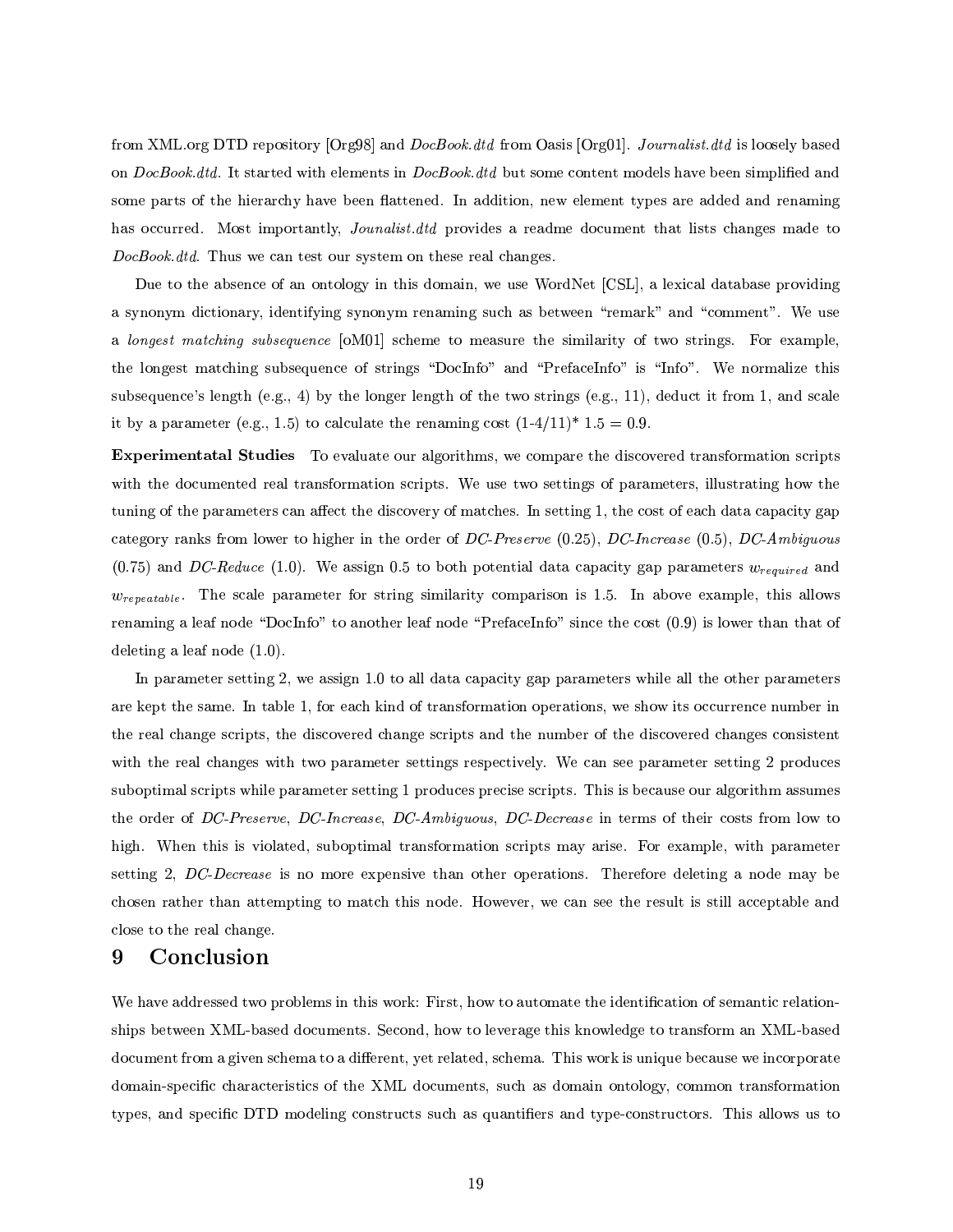|              |                    | Match | Rename | Insert | Remove | Add | Delete |
|--------------|--------------------|-------|--------|--------|--------|-----|--------|
| Real Changes |                    | 15    |        |        |        |     |        |
| Setting 1    | Changes Discovered | 15    |        |        |        |     |        |
|              | Correct Changes    | 15    |        |        |        |     |        |
| Setting 2    | Changes Discovered | 12    |        |        |        |     |        |
|              | Correct Changes    | 1 ດ   |        |        |        |     |        |

Table 5: Comparison of Precision of Discovered Changes with Different Parameter Settings

avoid the high level of user interaction as well as complexity required by other approaches.

As XML-Schema emerging as a potential schema standard for describing XML documents, in the future we will investigate how to adapt our approach to exploit the richer treatment of types offered by XML Schema as additional hints of similarity.

## References

| [BCV]            | S. Bergamaschi, S. Castano, and M. Vincini. Semantic Integration of Semistructured and<br>Structured Data Sources.                                                                                      |  |  |
|------------------|---------------------------------------------------------------------------------------------------------------------------------------------------------------------------------------------------------|--|--|
| [BCVV98]         | S. Bergamaschi, S. Castano, S. De Capitani Di Vimeracati, and M. Vincini. An intelligent<br>approach to information integration. In Int. Conference on Formal Ontology in Information<br>Systems, 1998. |  |  |
| $[\text{Biz01}]$ | BizTalk. Enabling software to speak the language of business. http://www.biztalk.org/, 2001.                                                                                                            |  |  |
| [BKGD00]         | D. Bell, H. Kuno, J. Gustafson, and A. Durante. A Business Communication Specification for<br>E-Services. In HP Laboratories Technical Report, 2000.                                                    |  |  |
| [CA99]           | S. Castano and V. D. Antonellis. A schema analysis and reconciliation tool environment for<br>heterogeneous databases. In Int. Database Engineering and Applications Symposium (IDEAS-<br>99, 1999.     |  |  |
| [CGM97]          | S. S. Chawathe and H. Garcia-Molina. Meaningful Change Detection in Structured Data. In<br>SIGMOD, 1997.                                                                                                |  |  |
|                  | [CRGMW96] S. S. Chawathe, A. Rajaraman, H. Garcia-Molina, and J. Widom. Change detection in hier-<br>archically structured information. In SIGMOD, 1996.                                                |  |  |
| [CSL]            | Princeton University Cognitive Science Lab. WordNet - a Lexical database for English.<br>http://www.cogsci.princeton/wn.                                                                                |  |  |
| [cKM01]          | cXML. Commerce XML Resources. http://www.cxml.org/, 2001.                                                                                                                                               |  |  |
| [DDLO0]          | A. Doan, P. Domingos, and A. Levy. Learning source descriptions for data integration. In<br>WebDB International Workshop on the Web and Databases, pages 81-86, 2000.                                   |  |  |
| [Gro]            | W3C XSL Working Group. XSL Transformations (XSLT). http://www.w3.org/TR/xslt/.                                                                                                                          |  |  |
| [Hul84]          | Richard Hull. Relative Information Capacity. In Association for Computing Machinery, pages<br>97-109, 1984.                                                                                             |  |  |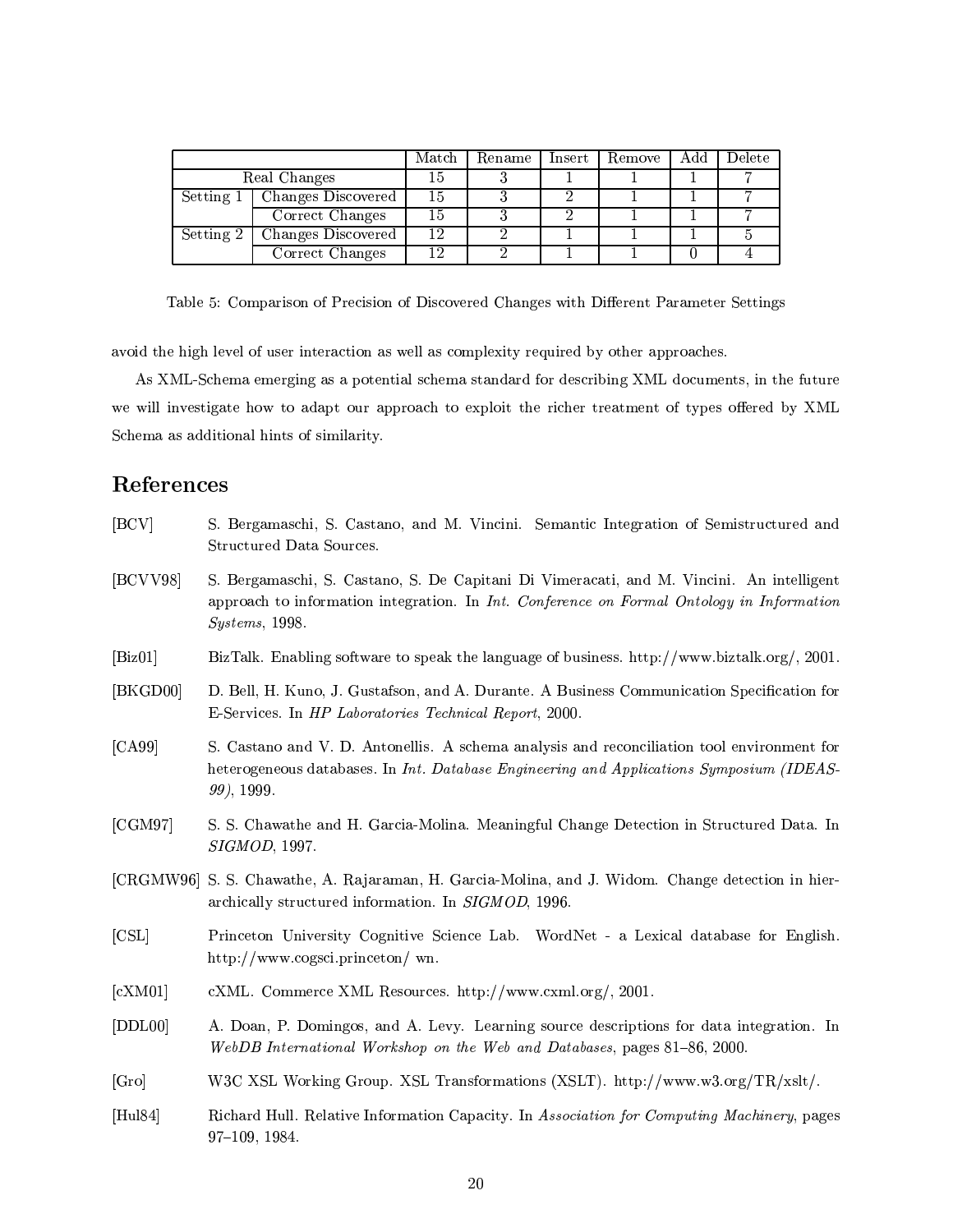- $[Kun00]$ H. Kuno. Surveying the E-Services Technical Landscape. In Second International Workshop on Advance Issues of E-Commerce and Web-Based Information Systems (WECWIS), 2000.
- L.V.S. Lakshmanan, F. Sadri, and I.N Subramanian. On Efficiently Implementing SchemaSQL  $[LSS99]$ on a SQL Database System. In vldb, 1999.
- $[MIR93]$ R. J. Miller, Y. E. Ioannidis, and R. Ramakrishnan. The Use of Information Capacity in Schema Integration and Translation. In Int. Conference on Very Large Data Bases, pages 120-133, 1993.
- [ $MS92$ ] V. M. Markowitz and A. Shoshani. Representing extended entity-relationship structures in relational database. In ACM Trans on DB Systems,  $17(3)$ , pages 423-464, 1992.
- $[MZ98]$ T. Milo and S. Zohar. Using schema matching to simplify heterogenous data translation. In SIGMOD, 1998.
- $[OM01]$ Maryland. University <sub>of</sub> String similarity. http://www.cs.umd.edu/Outreach/hsContest98/questions/node5.html, 2001.
- $[Org98]$ XML Org. XML Org Registry Open for Business. www.xml.org/registry, 1998.
- $[Org 01]$ Oasis Org. DocBook 3.1 XML. http://www.oasis-open.org/docbook, 2001.
- $|PSU98|$ L. Palopoli, D. Sacca, and D. Ursino. Semi-automatic, semantic discovery of properties from database schemes. In Int. Database Engineering and Applications Symposium (IDEAS-98), 1998.
- $[Ros01]$ RosettaNet. Lingua franca for eBusiness. http://www.rosettanet.org, 2001.
- $[RR87]$ A. Rosenthal and D. Reiner. Theorectically Sound Transformations for Practical Database Design. In Proc of Entity Rlationship Conf., pages 115-131, 1987.
- $[Sh00]$ Arnaud Sahuguet. Everything you ever wanted to know about DTDs, but were afraid to ask. In WebDB International Workshop on the Web and Databases, pages 69-74, 2000.
- [SWZS90] D. Shasha, J. Wang, K. Zhang, and F. Shih. Fast algorithms for the unit cost editing distance between trees. In Journal of Algorithms, pages 581-621, 1990.
- W3C.  $XML^{TM}$ . http://www.w3.org/XML, 1998. [W3C98]
- $[W3C99]$ W3C. XML Path Language (XPath) Version 1.0. http://www.w3.org/TR/xpath, 1999.
- W3C. XML Schema. http://www.w3.org/XML/Schema, 2001.  $[W3C01]$
- $[Zha96]$ K. Zhang. A constrained edit distance between unordered labeled trees. Algorithmica, pages  $205 - 222$ , 1996.
- $[ZS89]$ K. Zhang and D. Shasha. Simple fast algorithms for the editing distance between trees and related problems. SIAM Journal of Computing, pages 18(6):1234-1262, 1989.
- $[ZWS95]$ K. Zhang, J. Wang, and D. Shasha. On the editing distance between undirected acyclic graphs. International Journal of Foundations of Computer Science, 1995.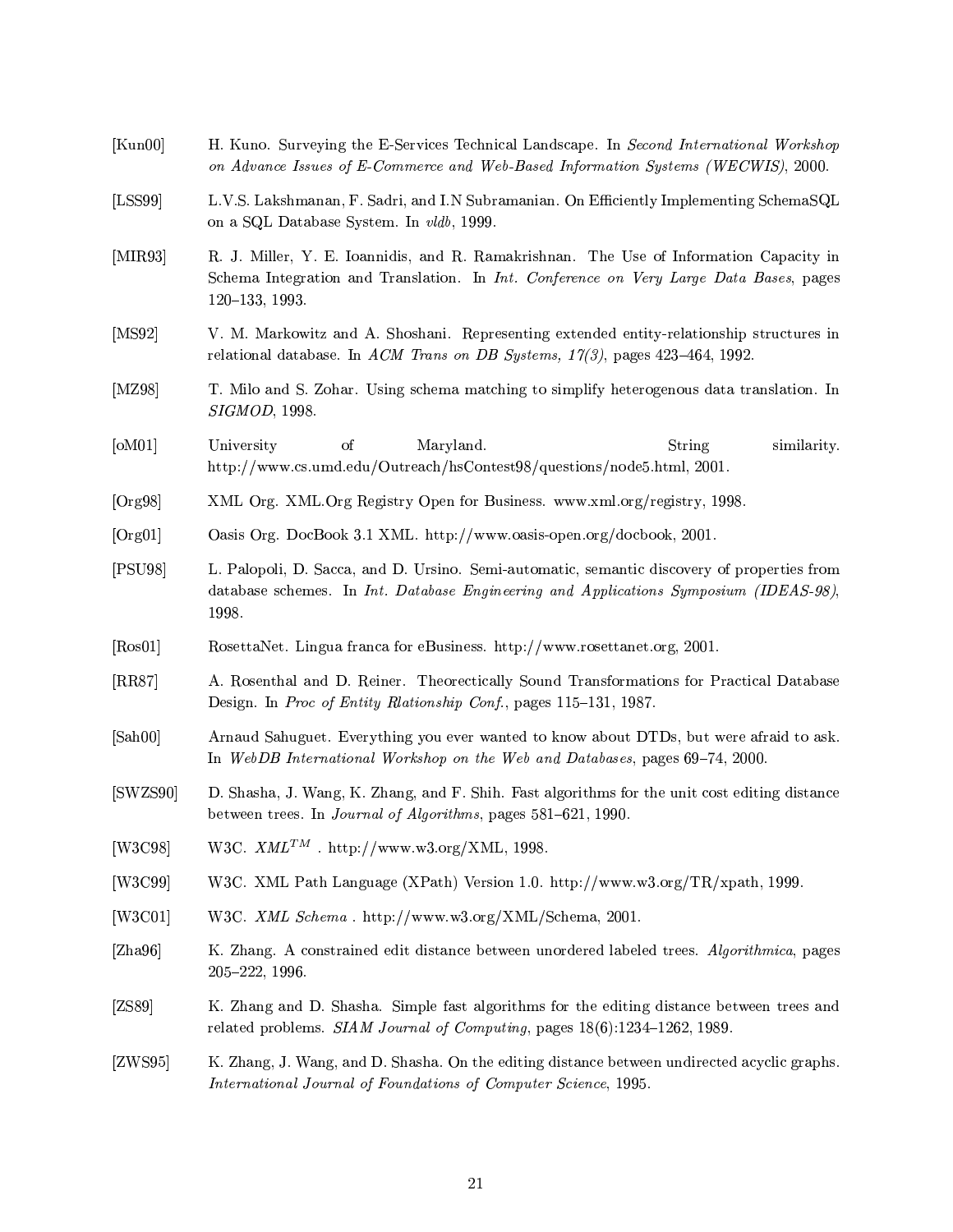## **XSLT Examples**  ${\bf A}$

```
\frac{2}{3} xml version="1.0"?>
<xsl:stylesheet xmlns:xsl="http://www.w3.org/1999/XSL/Transform" version="1.0">
\langle xsl:template match ="/*">
<company>
<cname><xsl:apply-templates select = "cname"/>
\langle/cname>
<street>
  \langle xsl:apply-templates select = "address/street" \rangle</street>
\langle \text{city} \rangle<xsl:apply-templates select = "address/city"/>
\langle \text{city} \rangle<state>
  <xsl:apply-templates select = "address/state"/>
\langle/state>
<zip>
  <xsl:apply-templates select = "address/zip"/>
\langle/zip>
<personnel>
  <xsl:apply-templates select = "personnel"/>
</personnel>
</company>
</xsl:template>
<xsl:template match="cname//*|@*|comment()|processing-instruction()|text()">
  < x s l : copy<xsl:apply-templates select="*|@*|text()"/>
  </xsl:copy>
</xsl:template>
<xsl:template match="street//*|@*|comment()|processing-instruction()|text()">
  <sub>xsl:copy</sub></sub>
   <xsl:apply-templates select="*|@*|text()"/>
  </xsl:copy>
</xsl:template>
<xsl:template match="city//*|@*|comment()|processing-instruction()|text()">
  <sub>xsl</sub>:copy></sub>
   <xsl:apply-templates select="*|@*|text()"/>
  \langle xsl:copy\rangle</xsl:template>
<xsl:template match="state//*|@*|comment()|processing-instruction()|text()">
  < x s l : copy<xsl:apply-templates select="*|@*|text()"/>
  \langle xsl:copy\rangle</xsl:template>
<xsl:template match="zip//*|@*|comment()|processing-instruction()|text()">
  < x s l : copy<xsl:apply-templates select="*|@*|text()"/>
```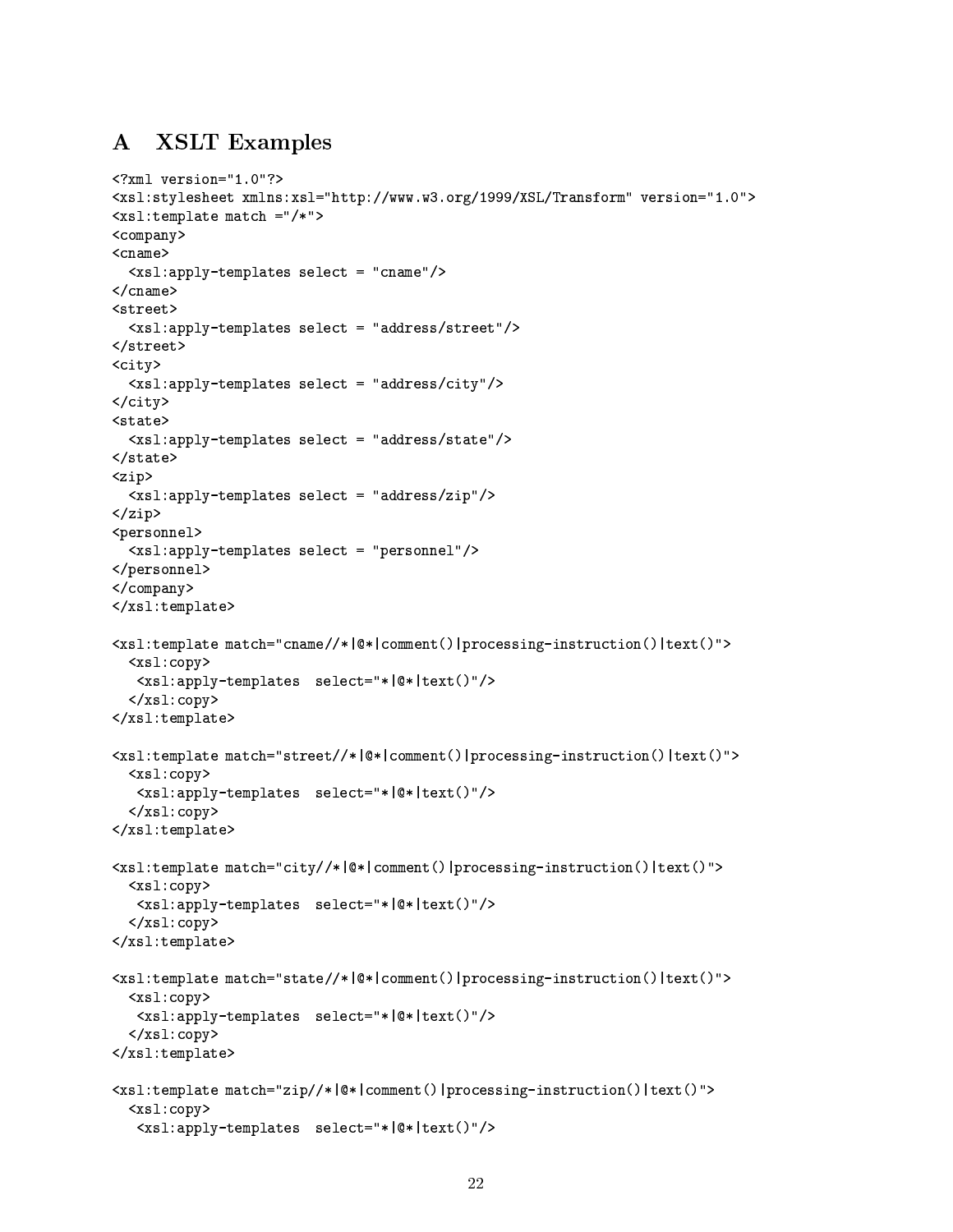```
\langle xsl:copy\rangle</xsl:template>
<xsl:template match = "personnel" name = "personnel-trans">
  <xsl:for-each select = "person">
    \langle xsl: \text{if test} = "(local-name() = 'person')" \rangle<person>
        <xsl:call-template name = "person-trans"/>
      \langle/person>
    \langle xsl:if>
  </xsl:for-each>
</xsl:template>
<xsl:template match = "person" name = "person-trans">
  <sub>name</sub></sub>
     <xsl:apply-templates select = "name"/>
  \langle/name>
  \langle xsl: \text{if test} = "(count(email)=0) \rangle<email>value needed here
   \langle/email>
  \langle xsl:if>
  <xsl:for-each select = "email">
    \langle xsl: \text{if test} = "(local-name() = 'email')" \rangle<email>
         <xsl:apply-templates/>
       \langle/email>
    \langle xsl:if>
  </xsl:for-each>
  \langle xsl:for\text{-}each\text{ select }= "fax[position() = 1]"\rangle\langle xsl: \text{if test} = "(local-name() = 'far')" \rangle<fax>
           <xsl:apply-templates/>
       \langle fax>
    \langle xsl:if>
  \langle xsl:for-each \rangle<phonenum>
  value needed here
</phonenum>
</xsl:template>
<xsl:template match = "name" name = "name-trans">
<first>
  <xsl:value-of select="given"/>
\langlefirst>
\lambda<xsl:value-of select="family"/>
\langle/last>
\langle xsl:template>
<xsl:template match="email//*|@*|comment()|processing-instruction()|text()">
  <xsl:copy>
   <xsl:apply-templates select="*|@*|text()"/>
  \langle xsl:copy\rangle
```